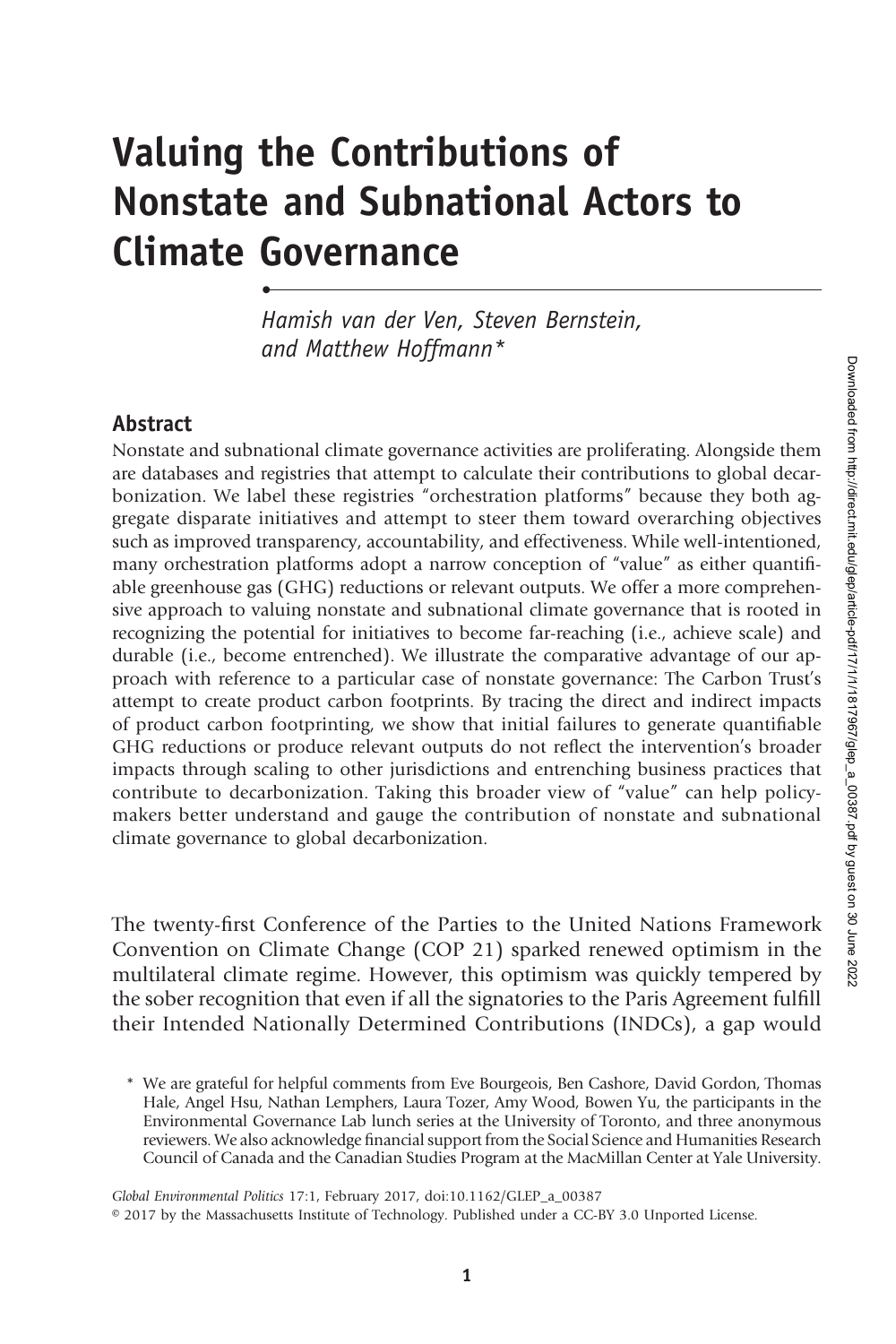remain between projected greenhouse gas (GHG) emissions and the reductions required to stabilize global mean temperature increase below the agreed-upon two-degree-Celsius threshold (UNEP 2015a). A growing community of scholars and policy-makers look to the "groundswell" of nonstate and subnational (NSS) climate governance—a category that includes decarbonization "interventions" <sup>1</sup> by cities, subnational governments, hybrid public-private partnerships, corporations, investors, transnational networks, and nongovernmental organizations  $(NGOs)^{2}$ —to narrow this emissions gap (Chan et al. 2015b; Hsu et al. 2015; UNEP 2015a).<sup>3</sup> A key question in the wake of Paris is: how much can these interventions actually contribute to global decarbonization efforts beyond the INDCs?

In an effort to address this question, a range of online databases and registries have emerged to aggregate and value the cumulative impact of NSS climate governance. We call these registries "orchestration platforms" insofar as they represent purposive efforts by international organizations (IOs) and other transnational actors to coordinate, mobilize, and value the contributions of private, hybrid, and subnational actors, in effect enlisting them as intermediaries to achieve defined regulatory goals (Abbott and Snidal 2010). Orchestration platforms employ a range of valuation methods, from quantifying achieved GHG reductions to assessing outputs against intended functions. While wellintentioned and ostensibly apolitical, these valuation methods ultimately conceptualize "value" too narrowly and thus risk drawing false inferences about the merits of some NSS interventions. Moreover, such platforms have (at least) two seemingly contradictory political impacts. First, they have the potential to depoliticize NSS climate governance by overlooking its contributions toward the broader, and often contentious, transformations required to achieve global decarbonization. Second, they are fundamentally political constructions in that they favor some approaches over others, creating winners and losers, and shifting the resources and energy of global climate governance into particular channels (see, e.g., Gordon 2016).

As a corrective, we propose a more encompassing approach to valuing NSS climate governance that examines an intervention's potential to contribute to transformative change. We focus specifically on an intervention's capacity to scale up and become entrenched in social, political, and economic institutions. While our approach is more research-intensive, it better enables researchers and policy-makers to account for the indirect and nonquantifiable impacts, both

<sup>1.</sup> We use the term "intervention" in the sense that NSS governance activities intervene with existing policies, practices, or institutions that are locked into fossil fuel dependence.

<sup>2.</sup> We recognize that "NSS" is a bit of a misnomer, but we use the term because "nonstate and substate" is a common short form used to cover the wide range of activities not traditionally accounted for by multilateral arrangements.

<sup>3.</sup> Many INDCs include expected emissions reductions from such efforts in their targets. However, NSS governance also often produces reductions that are not captured in formal national commitments.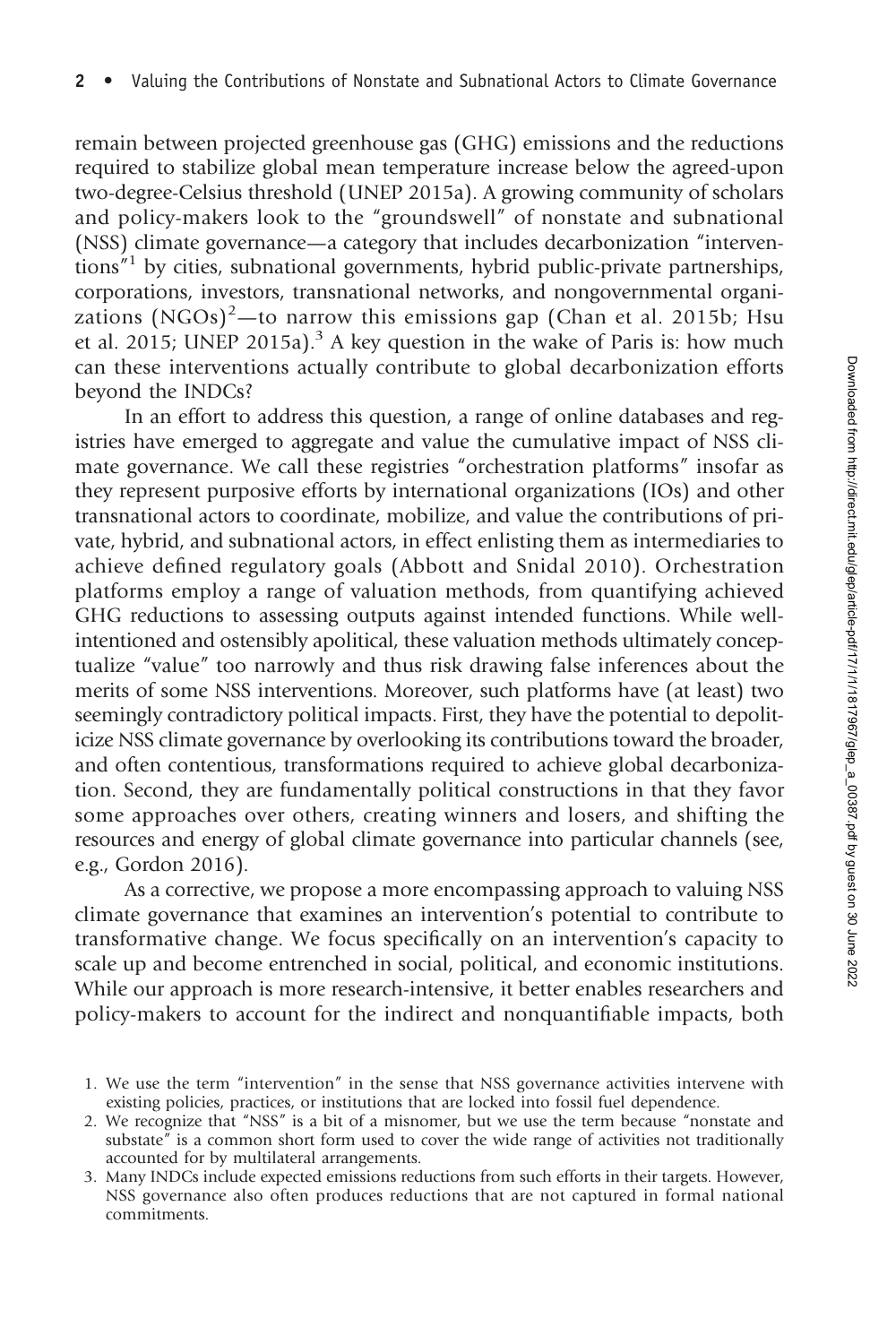positive and negative, of NSS interventions, including the ways in which they can precipitate ripple effects that lead to durable and far-reaching changes, or, conversely, produce quantifiable impacts that fizzle or even lead to negative ripple effects. It also avoids the common pitfall of valuing NSS climate governance by simply counting potential emission reductions, since failures to scale and entrench will often lead such approaches to inaccurate estimates.

We begin by outlining extant approaches to valuing NSS climate governance and provide a critique based on what these approaches omit. We then outline our own approach to valuing NSS climate governance, focusing on diverse pathways to scaling and entrenchment. Next, we illustrate the comparative advantage of our approach by applying it to a particular intervention: product carbon footprinting. We conclude with some thoughts on how orchestration platforms can adapt to better value the contribution of NSS climate governance.

## Extant Approaches to Valuing NSS Climate Governance

NSS climate governance has exploded in recent years and has contributed to an increasingly fragmented governance landscape (Zelli and van Asselt 2013). In response, IOs have deliberately turned to orchestration to reassert their role and steer NSS governance toward internationally agreed-upon goals and principles (Abbott et al. 2015). A number of climate governance orchestration platforms have emerged. Chief amongst these is the Lima Paris Action Agenda and the accompanying Non-State Actor Zone for Climate Action (NAZCA) Portal launched by the Peruvian Presidency of COP 20 and the UNFCCC to "progressively showcase the extraordinary range of actions being undertaken by thousands of cities, investors and corporations" (UNEP 2015b, 1). In addition to its documentation role, NAZCA steers its participants through registration criteria that require interventions to set goals in line with those of the UNFCCC, specify quantifiable targets, and uphold broad democratic principles like inclusiveness (UNFCCC 2016).

Outside of the UN system, a range of civil society and hybrid public-private orchestration platforms have emerged. Ecofys, in partnership with the University of Cambridge, the World Resource Institute, and the Nordic Council of Ministers launched the Climate Initiatives Platform in 2014 to collect, share, and track 184 international climate initiatives involving roughly 20,782 diverse participants (Climate Initiatives Platform 2015). A research team at the German Development Institute and the London School of Economics developed the Global Aggregator for Climate Actions (GAFCA), a database intended to create "the foundation for a long-term systematic examination of climate actions that can inform more effective efforts to strengthen such actions" (Chan et al. 2015a, 2). More recently, researchers from Cambridge, Oxford, Yale, and several environmental NGOs formed a group called Galvanizing the Groundswell of Climate Actions (GGCA), whose mission includes "improving analysis and understanding of 'bottom-up' climate actions" and "building a positive narrative of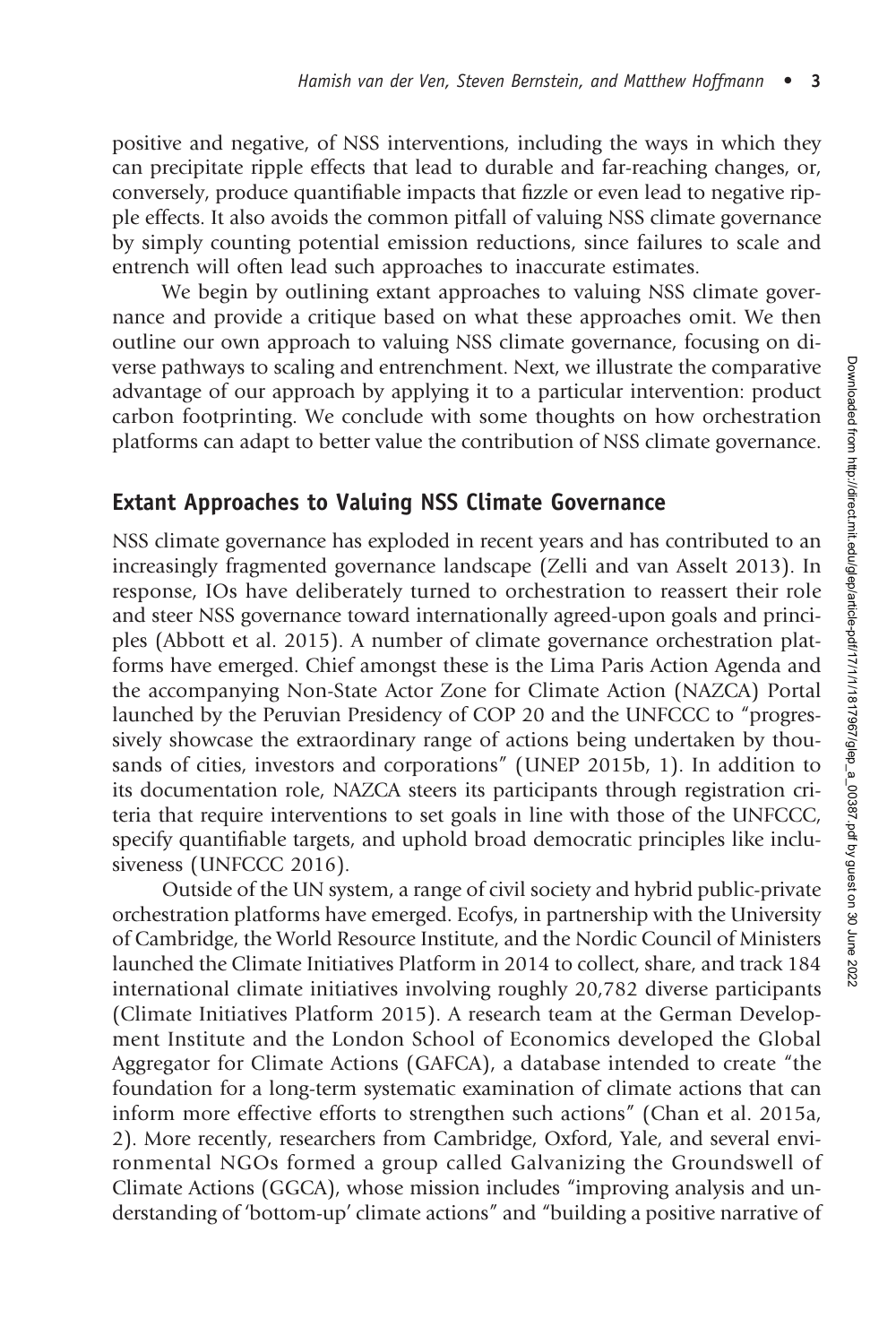pragmatic, concrete action on climate change" (GGCA 2015). These overarching platforms exist alongside more narrow ones that focus on specific categories of NSS climate governance, such as action by local governments (e.g., the carbonn Climate Registry).

While orchestration platforms have successfully documented the expansion of climate governance and are a focal point for emergent research on "linkages" between multilateral and NSS governance (Betsill et al. 2015), exactly what the "groundswell" can contribute to global decarbonization remains the subject of some debate ( Jordan et al. 2015). Skeptics are quick to point out that nearly 300 nonstate and public-private partnerships were launched at the 2002 World Summit on Sustainable Development in Johannesburg, yet few produced any discernible outcomes (Chan et al. 2015b). Studies have variously attributed their failures to a lack of clear quantifiable goals; inadequate monitoring, review, or evaluation mechanisms; and a paucity of partnerships specifically geared toward the implementation of intergovernmental commitments (Bäckstrand and Kylsäter 2014).

More recently, the Rio+20 Summit initially generated more than 700 voluntary commitments from a range of organizations—and more than 2,100 commitments since—on a wide range of sustainability concerns, yet few of these commitments were accompanied by accountability mechanisms (Hsu et al. 2015, 502; United Nations 2016). Even as recently as the 2014 New York Climate Summit, the commitments made by various NSS actors lacked hard emissions reduction goals, targets, or base years (Hsu et al. 2015, 501). The ambiguity of current NSS commitments and the failure of past interventions to generate tangible outcomes (at least of the kind sought and measured by IOs and their state patrons) have led skeptics to worry that NSS interventions may actually contribute very little while preventing stricter domestic regulations and leading to lowered ambition in international negotiations (Chan and Pauw 2014). These concerns resonate with the growing attention of scholars and practitioners to a perceived accountability deficit in global environmental politics (Kramarz and Park 2016; Mason 2008). In light of this perceived deficit, scholars, IOs, and civil society groups are increasingly searching for reliable metrics with which to value the contribution of NSS climate governance (Mosteller and Hsu 2015; UNEP 2015b, vi).

Different orchestration platforms currently champion a number of valuation approaches. One school of thought holds that NSS interventions should set clear, identifiable goals and be evaluated on their progress toward these goals (Widerberg and Pattberg 2015). Wherever possible, these goals should be expressed in terms of quantifiable GHG reductions, because "quantifying the emission reduction contribution these initiatives can (or are likely to) make is now critically important to understanding their overall impact on international climate mitigation efforts" (UNEP 2015b, vi). Under this approach, the value of a NSS intervention can be ascertained by whether it succeeds or fails to achieve its declared goals or emissions reduction target.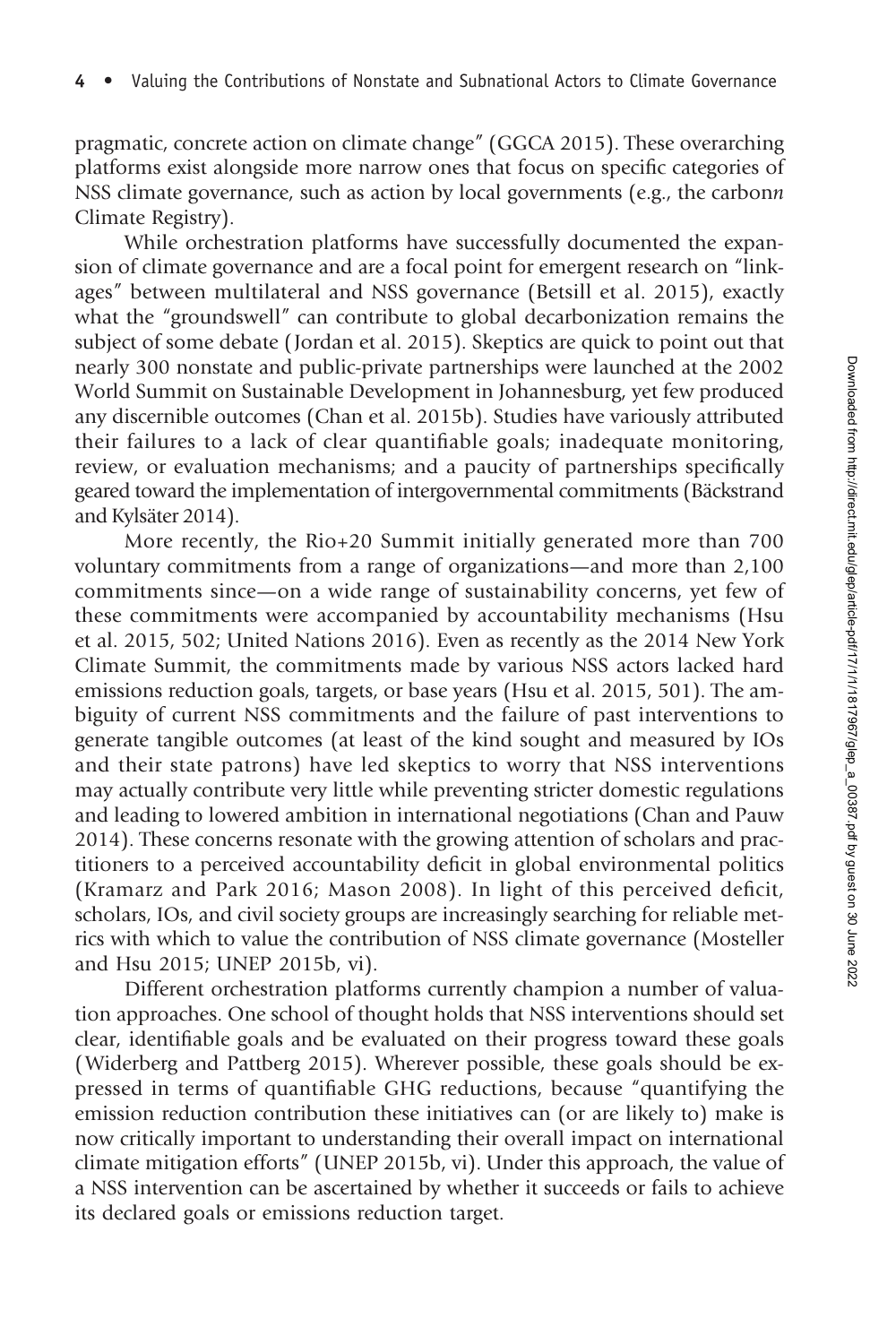Others suggest following Easton's (1965) concept of effectiveness in systems analyses, wherein value is gauged according to outputs, outcomes, and impacts (Chan and Pauw 2014, 33). Chan et al. (2015a, 45) employ functionoutput-fit (FOF), a measure that determines whether outputs are consistent with self-declared functions. Using this metric, a NSS intervention that declares training as its primary function would be deemed valuable if it produced outputs like seminars or curricular programs (Chan et al. 2015a, 45). By contrast, one that generated outputs that do not align with its declared function would be deemed less valuable.

While the declared goal of these metrics is to value the cumulative impact of NSS governance and to "allow aggregate analysis, systematic tracking of climate actions, and the drawing of lessons learnt" (Chan et al. 2015a, 4), they are also intended to help separate superficial governance efforts from credible ones and "to monitor and verify [NSS governance] progress (with the possibility to deregister non-communicating or underperforming initiatives)" (Chan and Pauw 2014, 36). For this reason, orchestration platforms are more political than their benign appearance suggests. Their approach to valuation creates both winners and losers by helping individuals, investors, and policy-makers decide which interventions warrant further support and which do not. Functioning orchestration platforms fundamentally channel governance efforts in particular directions (Gordon 2016), but can potentially do so in a way that obfuscates the political stakes in their technocratic decisions.

Extant approaches also risk employing an overly narrow conception of "value," potentially reducing decarbonization to a problem of making the numbers add up. Leaving aside the thorny issues of the accuracy of business-as-usual projections, the credibility of data and emission factors, and the avoidance of double-counting, attempts to quantify the decarbonization achievements of NSS climate governance misrepresent the central problem posed by carbon lock-in (Unruh 2000) and suggest that the principal value of NSS climate governance is the achievement of GHG reduction targets.

The challenge posed by decarbonization is bigger than pulling a set number of gigatons of  $CO<sub>2</sub>$  equivalent ( $CO<sub>2</sub>e$ ) out of the atmosphere. Meeting the levels of GHG reductions required to avert catastrophic climate change—and then sustaining these levels—requires disrupting carbon lock-in through the wholesale transformation of established economic, social, technological, and governance institutions (Unruh 2000; Unruh 2002). Decarbonization interventions must therefore be evaluated not just against the volume of GHG emissions they reduce, but also against how much they contribute to broader transformations in key institutions.

Key attributes of NSS governance are diversity and dynamism. These interventions are often experimental in nature (Hoffmann 2011), and their key effects are likely to be catalytic and political—contributing to normative change, building the capacities of political actors, and altering the coalition-building and conflict dynamics that are at the heart of efforts to disrupt carbon lock-in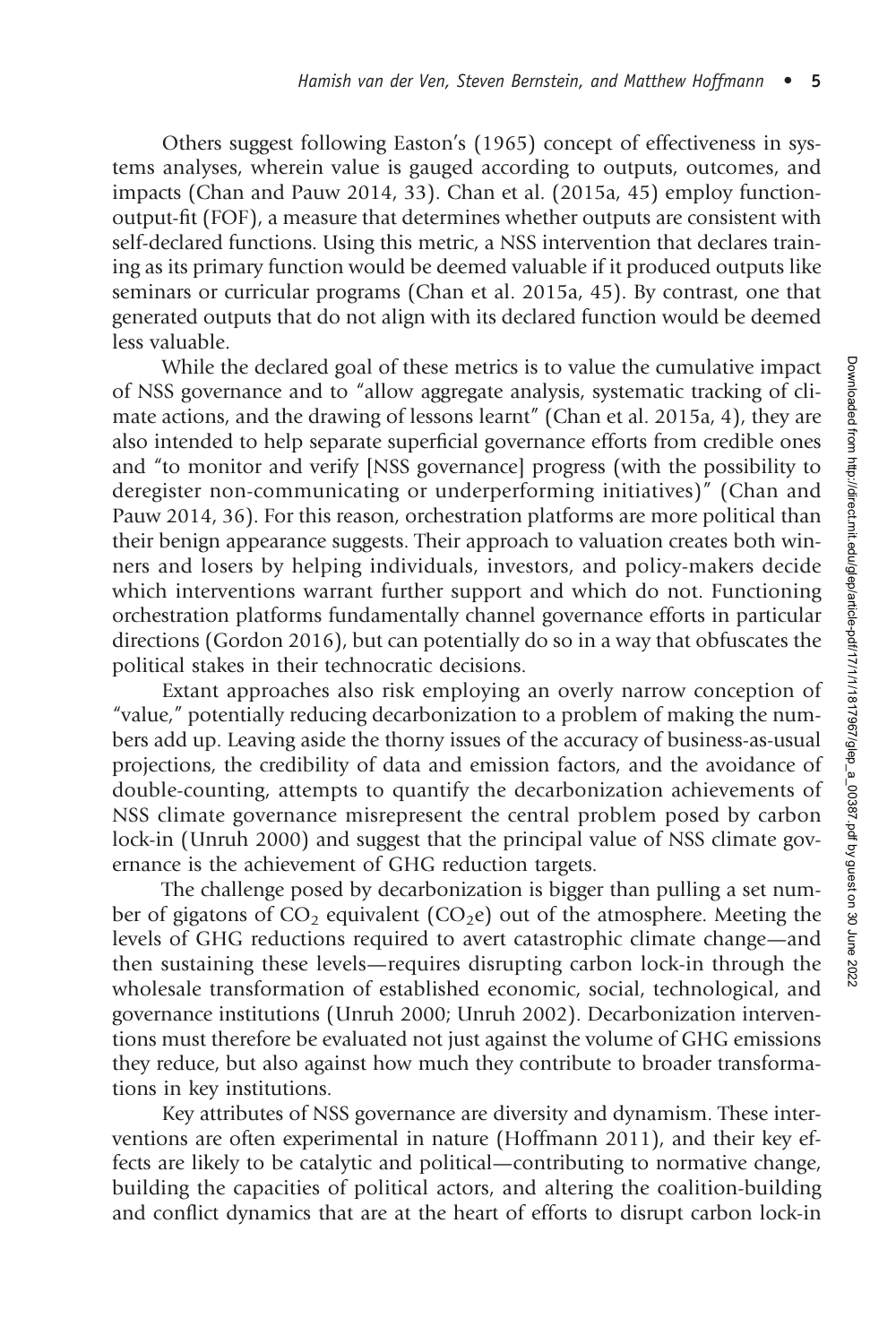and pursue decarbonization (Bernstein and Hoffmann 2016). Valuation metrics that focus on immediately measurable outputs and outcomes may not only fail to account for these political effects, but also have the potential to stymie the underlying diversity and dynamism of NSS climate governance. "Weak" performance on existing metrics may lead policy-makers to prematurely abandon good ideas because of short-term failures to "measure up." Thus, while we agree with the goal of setting quantifiable targets as a means of making NSS climate governance more accountable and coordinating action across multiple scales, we urge caution in assessing the potential of interventions *solely* by examining their performance against intended goals, reduction targets, or relevant outputs. Rather, the valuation approaches employed by orchestration platforms would do better to refocus their efforts on monitoring the effects of interventions over time and evaluating feedbacks and catalytic impacts.<sup>4</sup>

#### A New Approach to Valuing NSS Climate Governance

Our expanded approach to valuing NSS climate governance is premised on three assumptions. First, we assume that NSS governance interventions are connected in complex ways: action in one area or at one scale can, and often does, create ripple effects in other areas/scales. The effects of interventions can be nonlinear and can extend beyond the bounds of the original intervention. The nonlinear trajectory of carbon markets is an illustrative example. While the Kyoto Protocol (KP) included support for emissions trading, an international system never developed, with the exception of the Clean Development Mechanism. However, the KP did inspire the advent of voluntary carbon markets in the private sector, the EU Emissions Trading System, and a host of substate and regional schemes. Despite the replacement of the KP model of negotiating targets and implementing instruments internationally by a more bottom-up approach in the Paris Agreement, carbon markets (especially emission trading systems) are proliferating as an institutional form or policy instrument in countries and regions around the world (IETA 2016). They have arguably, as a result, gained renewed support in UNFCCC negotiations and outcomes, further supporting their scaling up. Similarly, innovative governance practices at the municipal or subnational level have occasionally led to changes in national and international climate policy (e.g. Betsill and Bulkeley 2006; Gordon 2013; Koehn 2008).

Decarbonization interventions must therefore be seen not only as targeting a particular system (whether a political jurisdiction, market sector, or set of practices), but also as potentially affecting other carbon locked-in systems (i.e., other jurisdictions, sectors, or related practices), since carbon lock-in is a wider,

<sup>4.</sup> Chan et al. (2015b) discuss the need for accountability mechanisms that are catalytic as well as regulative.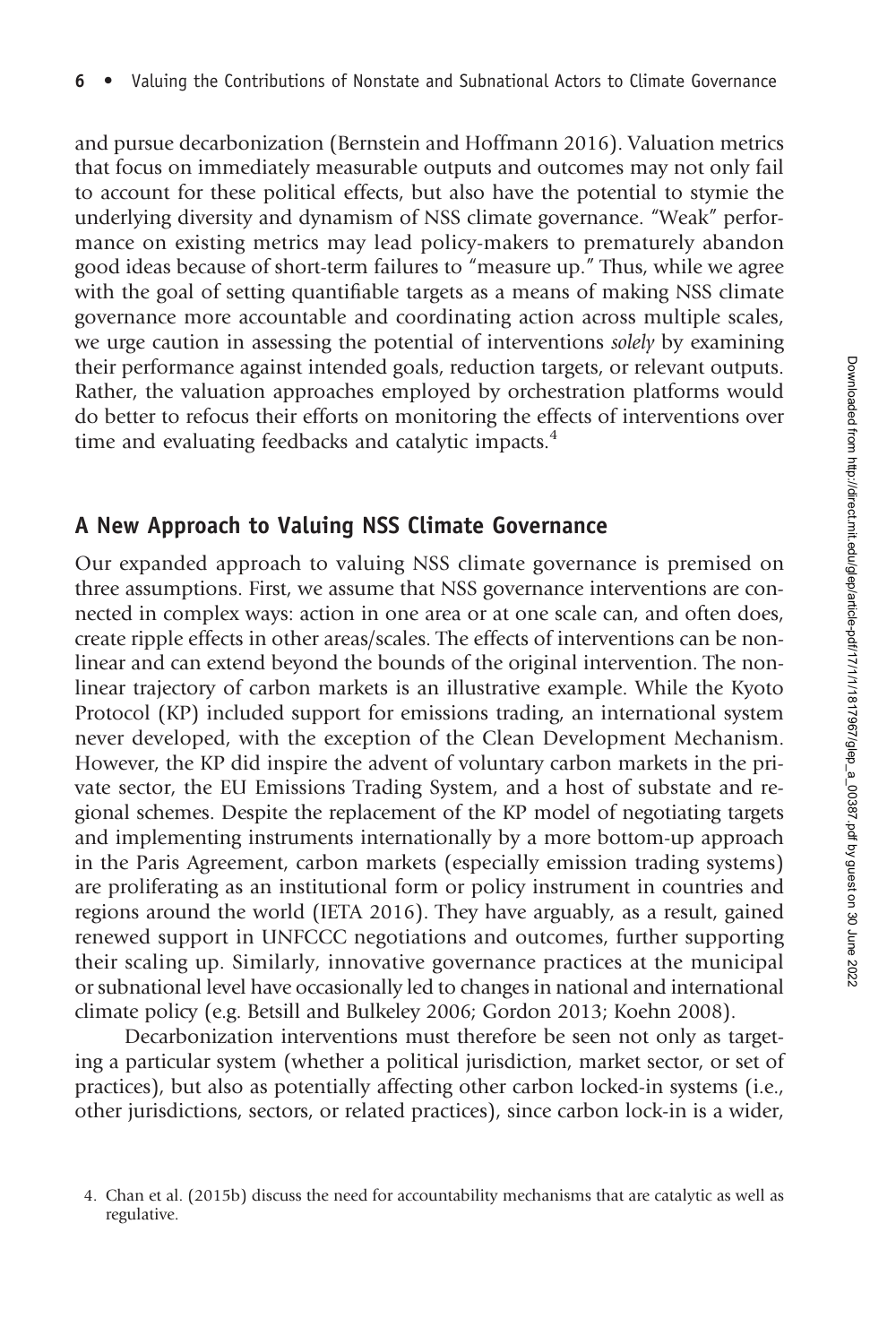multilevel, multiscale phenomenon (Bernstein and Hoffmann 2016). Thus, for decarbonization to occur at a scale necessary to avoid the worst effects of climate change, carbon lock-in must be disrupted at multiple scales and in multiple systems. While recognizing the multiscalar nature of decarbonization may make achieving it appear more daunting, it also implies that change at one level can result in changes at multiple levels.

Second, we assume that NSS interventions often contribute value that is nonquantifiable. Value does not always come in the form of direct GHG reductions or explicitly quantifiable outputs; it is often inherent in the way an intervention disrupts carbon lock-in within key social, political, or economic institutions. Reduced GHG emissions are only the last link in a causal chain that leads to decarbonization. Put differently, a reduction in GHG emissions is the observable outcome of some prior causal sequence. This sequence can involve the operation of diverse political mechanisms, including the normalization of carbon-reducing behaviors, building new capacities for GHG reductions, or constructing novel political coalitions (Bernstein and Hoffmann 2016). Significantly, these political mechanisms arise despite being outside the direct function of an intervention, and often produce outcomes that extend beyond the intervention's immediate goals. For example, the architects of voluntary carbon registries for businesses likely did not envision the emergence of novel coalitions of environmental groups and businesses advocating for better corporate carbon accounting, yet the development of these coalitions is one of the key outcomes of this intervention (Levin et al. 2012).

Catalytic consequences (intended and unintended), particularly those that lay the foundations for a broader societal transition to decarbonization, are therefore an important contribution of NSS climate governance. However, extant approaches to valuing NSS climate governance often miss these catalytic contributions, especially the unintended consequences, because they value the discrete setting of narrow quantifiable targets and/or the advancement of an intervention's predetermined function. In doing so, they risk missing the dynamic way in which interventions evolve and change, producing intended and unintended ripple effects.

Third, we assume that positive and negative feedbacks are possible and must be monitored over time to ascertain the direct and indirect effects of an intervention ( Jordan and Matt 2014; Weaver 2010). Not all interventions that aim for decarbonization will achieve it (either through measureable GHG reductions or broader effects), and some may even make things worse—potentially contributing to long-term carbon lock-in while providing short-term emissions reductions or efficiency improvements. For example, in the case of Colorado's new energy economy, the planned shift from coal to renewables was sidetracked by the advent of fracking and the development of coalitions that supported a shift to natural gas. The "new energy economy" was subsequently redefined to include natural gas, thereby placing Colorado on an improved, but still carbonintensive, post-intervention pathway (Betsill and Stevis 2016).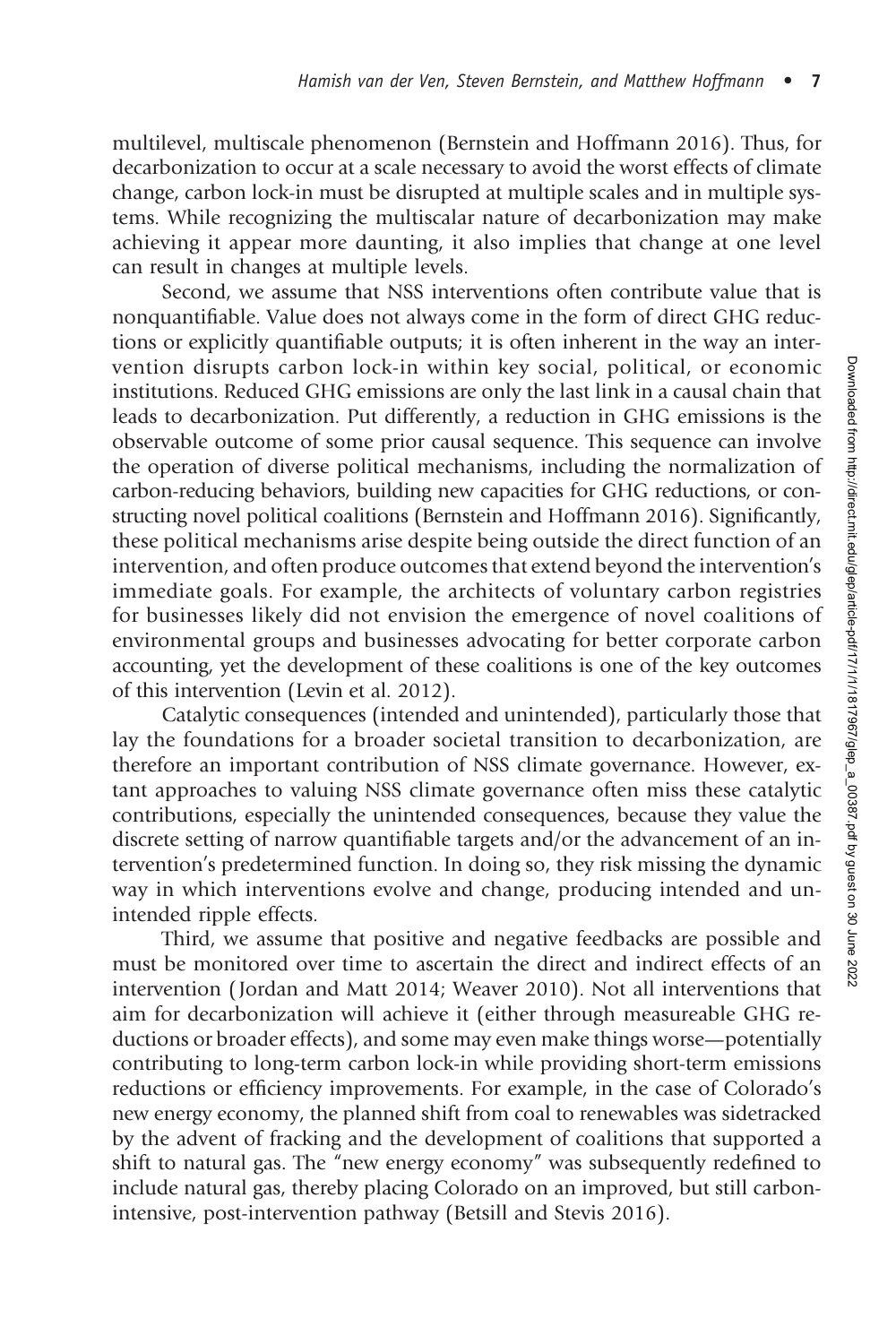Taken together, these assumptions suggest a more comprehensive valuation of NSS climate governance, one that captures the potential for interventions to catalyze decarbonization at multiple scales and across multiple systems and is sensitive to both positive and negative feedbacks within and across systems. It must also capture the value of outcomes that are non-quantifiable or indirectly linked to the original intervention, but that nonetheless contribute to the overarching goal of transformative decarbonization.

This entails a challenging evaluation task that goes beyond counting GHG reductions and intended goal attainment. The question, then, is what observable indicators can researchers and policy-makers look for to determine whether broader measures of value are being achieved? Here we draw on past research that suggests using "applied forward reasoning" to analyze the value of policy responses (Bernstein et al. 2000). Like previous scholars who have used this approach, we argue that interventions must be measured against their capacity to "trigger and nurture path-dependent processes that lead to transformative change over time" (Levin et al. 2012, 131). Two processes in particular are critical for disrupting carbon lock-in and setting new, decarbonized path-dependent sequences in motion: scaling and entrenchment. To trigger new path dependencies that may lead to transformative change, interventions must demonstrate potential for both scaling (expanding the reach of their governance efforts and the audience affected) and entrenchment (generating substantive effects that are durable and difficult to reverse).

While scaling and entrenchment are not sufficient conditions for producing broad, transformative decarbonization outcomes, both increase the likelihood that such outcomes will occur.<sup>5</sup> They are also processes that can be readily observed through careful qualitative research. Thus, researchers and policy-makers should examine how interventions have scaled and entrenched (or rigorously speculate how they could) before drawing conclusions about their value. To be clear, we are not suggesting the wholesale abandonment of approaches that value NSS interventions against quantifiable reduction targets or relevant outputs. Rather, a focus on scaling and entrenchment can act as a supplement to extant approaches, broadening accountability by monitoring and measuring impacts over time and across scales, and therefore providing a more comprehensive profile of an intervention's contribution to decarbonization.

#### Recognizing and Accounting for Scaling and Entrenchment

Scaling and entrenchment occur in multiple guises. Simple scaling occurs when individual governance interventions expand their geographic scope, attract more members to their governance networks, or accumulate more resources. Selforganized scaling occurs when an intervention opens up political and economic

<sup>5.</sup> It stands to reason that an intervention that is both far-reaching and sustained holds a greater chance of yielding transformative decarbonization outcomes than does one that is fleeting and localized.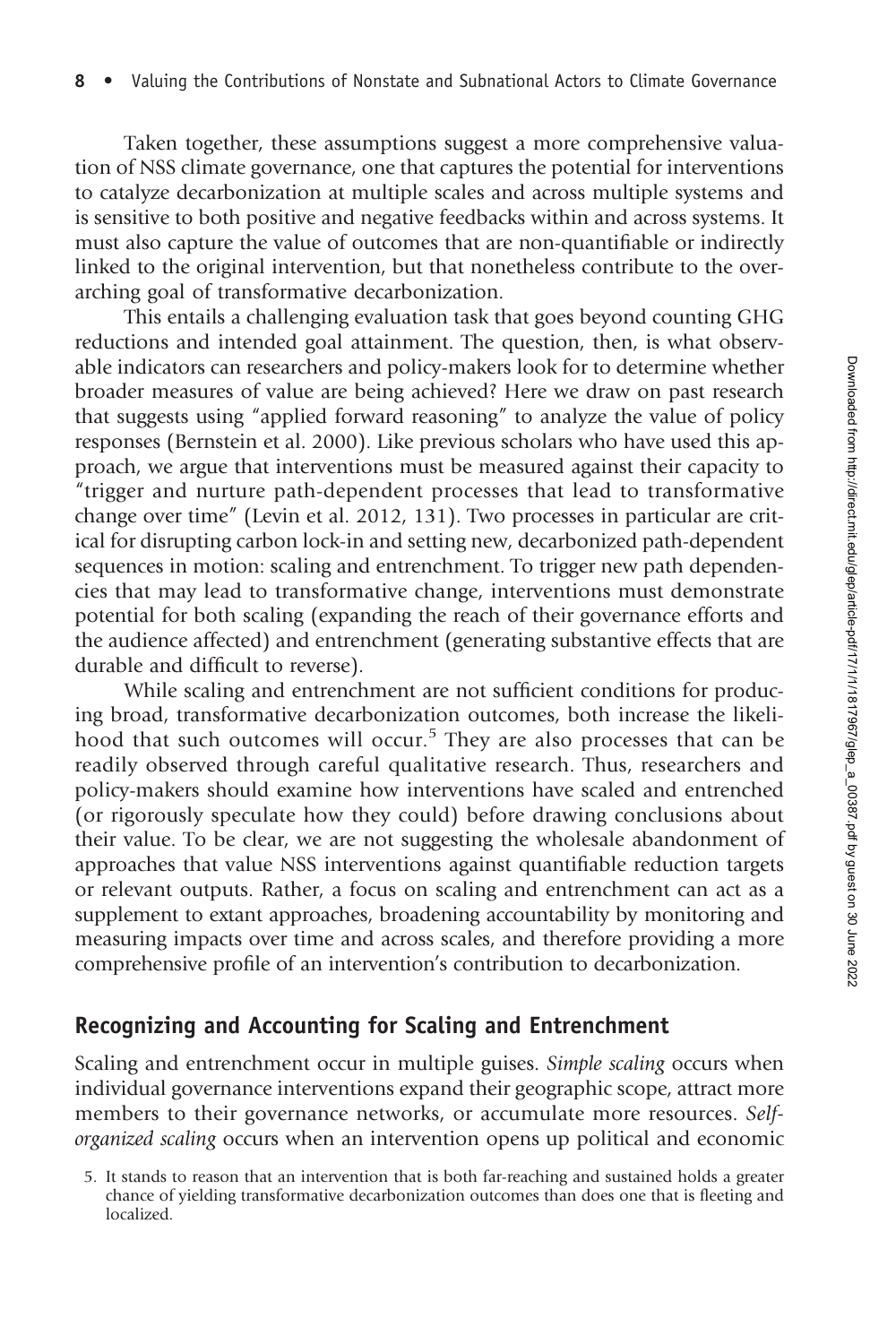space for further interventions. These further interventions may remain clustered around the original and may reflect the emergence of a division of labor within the original intervention. Cross-over scaling occurs when an intervention motivates action in more conventional governance processes—for example, by precipitating changes in public policy. Finally, modular scaling occurs when an intervention is consciously replicated on a different scale or in a different geographic context. Modular scaling resembles policy diffusion, but it should be distinguished from mimesis, where similar interventions arise independently for reasons unconnected to the original intervention (DiMaggio and Powell 1983). All forms of scaling fundamentally amplify the impacts of an intervention across space.

Levin et al. (2012) elucidate multiple forms of entrenchment. Entrenchment through *lock-in* occurs when "a policy intervention contains a logic that gives it immediate durability" (Levin et al. 2012, 134). For example, domestic climate policy can be locked in if it requires a legislative supermajority to undo (Levin et al. 2012, 134). Self-reinforcing entrenchment occurs when the benefits for continuing and/or the costs of reversing an initiative increase over time (Levin et al. 2012, 135). For example, a city that switches to LED streetlighting will begin to realize increasing energy savings over time, making a return to incandescent bulbs undesirable. Coordination effects generated by positive feedback lead to entrenchment when those "who are not initially part of the target population make decisions to join, and by doing so, reinforce the choices of the original target populations" (Levin et al. 2012, 136). For example, the expanding number of companies reporting carbon emissions reinforces the commitment of early adopters of corporate carbon reporting.

While Levin et al. focus on the entrenchment of targeted policies or practices, we recognize indirect entrenchment of nontargeted policies or practices, as well. For example, the Carbon Disclosure Project began with the goal of increasing transparency around corporate GHG emissions to sway investors toward climate-friendly companies. As an indirect but durable outcome, carbon accounting triggered internal carbon pricing schemes in large multinationals like Microsoft that drew attention to energy consumption within the participating companies.<sup>6</sup> Companies experienced increasing returns from the cost savings this process created, thereby amplifying the impact of the intervention in indirect and unanticipated ways.

Of course, when focusing on entrenchment processes, it is equally important to pay attention to counter-dynamics—when, for example, the targets of an intervention experience costs and organize against it (Aklin and Urpelainen 2013). Attention to both positive and negative dynamics, especially to the formation of counter-coalitions and entrenched norms, is especially important when analyzing indirect consequences in a forward-looking approach such as ours. Such awareness also provides an opportunity for analysis: attention to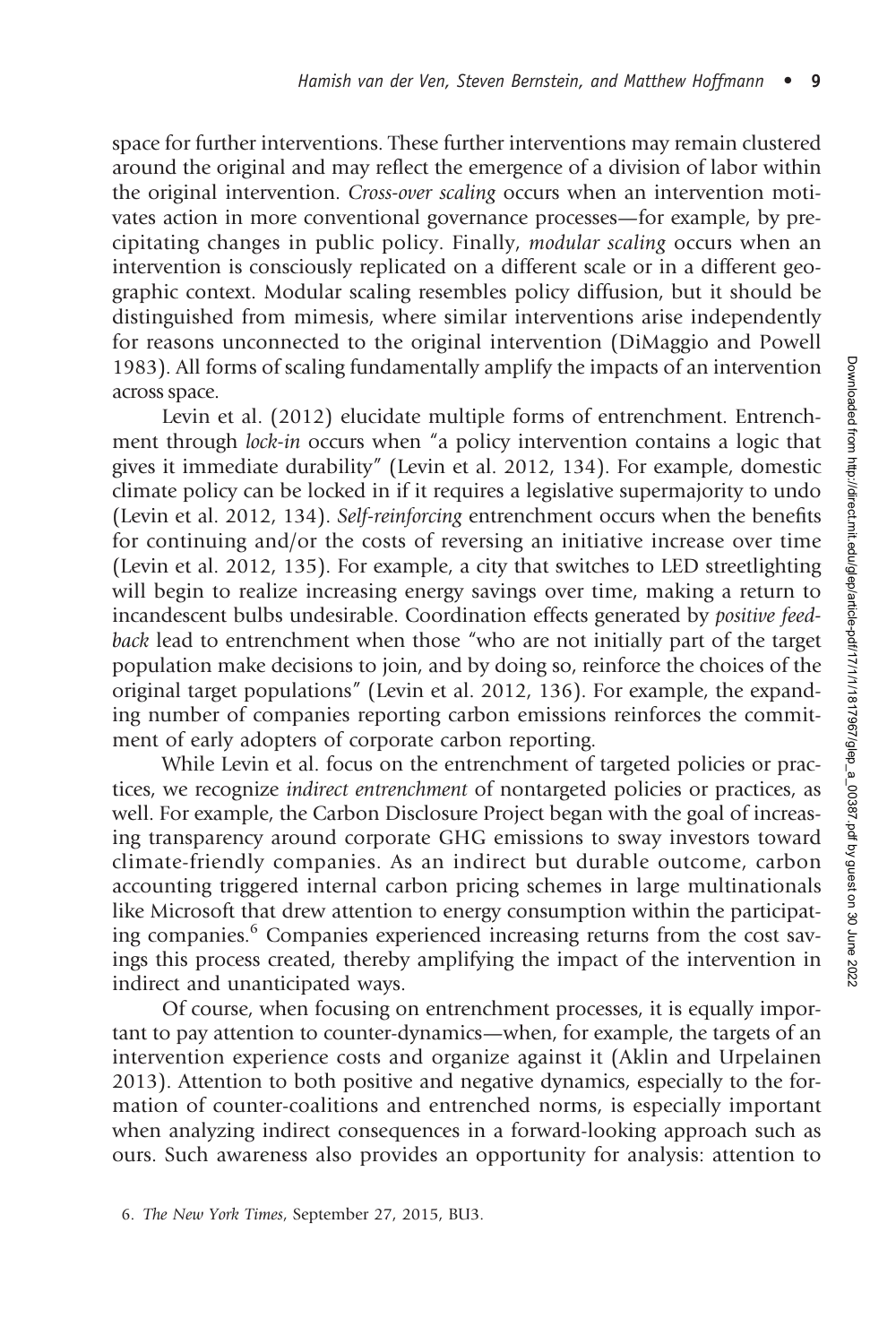| ۰,<br>.,<br>۰.<br>٠ |
|---------------------|
|---------------------|

|  | Indicators of Scaling and Entrenchment in NSS Climate Governance |  |  |  |  |  |  |
|--|------------------------------------------------------------------|--|--|--|--|--|--|
|--|------------------------------------------------------------------|--|--|--|--|--|--|

| Type of<br>Scaling | Indicator:<br>Has the intervention                                                               | Type of<br>Entrenchment | Indicator:<br>Did the intervention                                                         |
|--------------------|--------------------------------------------------------------------------------------------------|-------------------------|--------------------------------------------------------------------------------------------|
| Simple             | Attracted more<br>members, expanded in<br>geographic scope, or<br>accumulated more<br>resources? | Lock-in                 | Use mechanisms<br>that gave it immediate<br>durability?                                    |
| Self-<br>organized | Inspired symbiotic<br>interventions?                                                             | Self-<br>reinforcing    | Become more difficult<br>to reverse over time?                                             |
| Cross-<br>over     | Changed conventional<br>public policy?                                                           | Positive<br>feedback    | Attract nontarget<br>members thereby<br>reinforcing the<br>decisions of early<br>adopters? |
| Modular            | Been consciously<br>emulated in a different<br>context?                                          | Indirect                | Catalyze indirect<br>impacts that create<br>decarbonization<br>benefits?                   |

these processes directs our gaze to opportunities that arise in seemingly unrelated initiatives that can indirectly create positive scaling and entrenchment dynamics for decarbonization.

The various processes of scaling and entrenchment outlined above are observable through careful qualitative analysis of individual interventions. In assessing the value of a particular NSS intervention, researchers can monitor the intervention to identify which, if any, of these processes are operative. There are no simple quantitative measures for these processes, but interventions can be assessed using a number of prompt questions, which we summarize in Table 1. Capturing the overall trajectory of changes produced by an intervention, in addition to applying output and outcome metrics, allows researchers to reach a more comprehensive account of an intervention's value. This approach goes beyond quantifying GHG reductions and captures the overall potential of an intervention to catalyze transformative change. In the following section, we illustrate the utility of our approach with reference to the advent of product carbon footprinting by the Carbon Trust.

## A Comparison of Approaches to Valuing Product Carbon Footprinting

The Carbon Trust is a UK-based organization created in 2001 as a governmentsponsored nonprofit tasked with "accelerating the move to a sustainable, low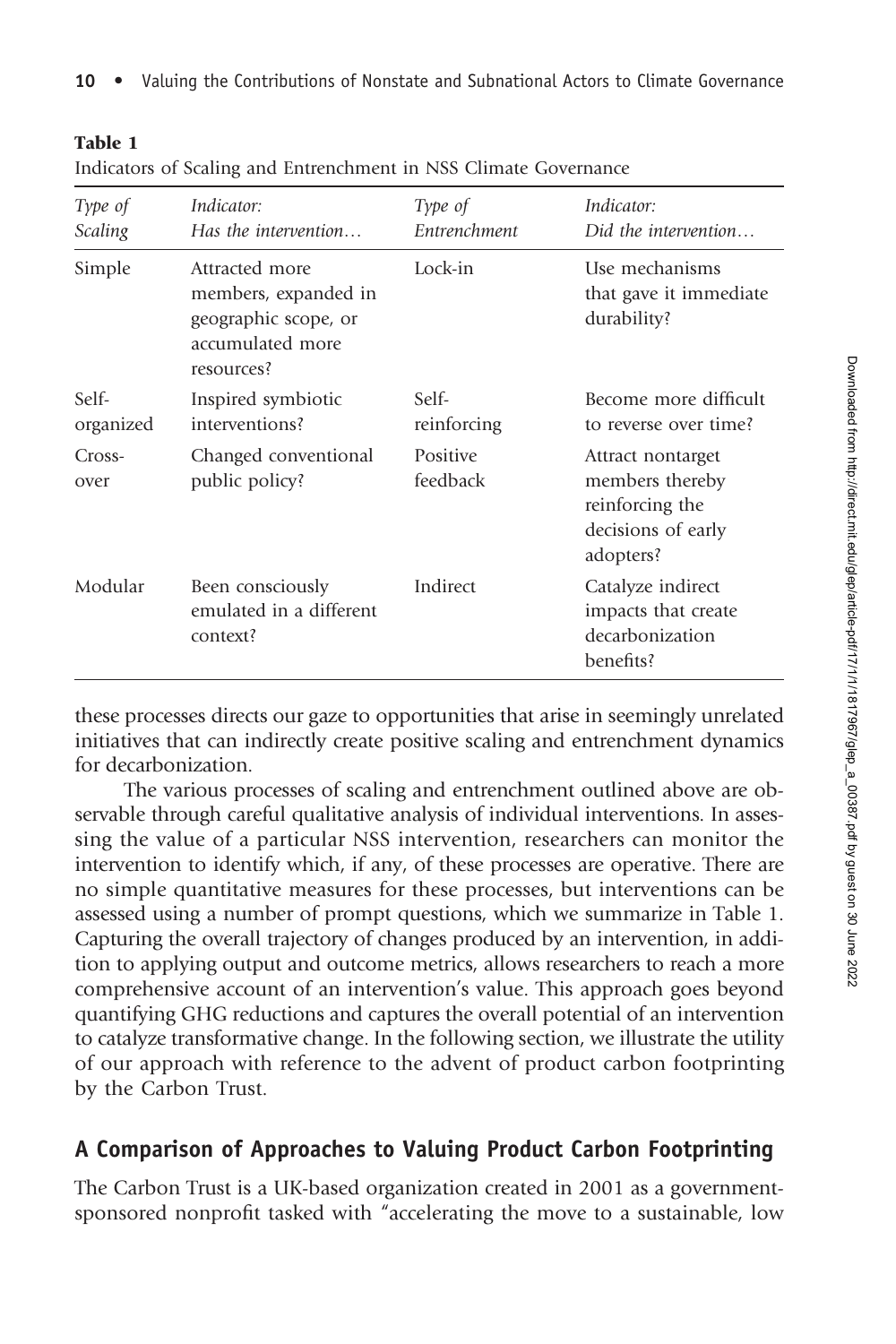carbon economy" (Carbon Trust n.d.a). It gained international attention in 2008 for developing a standard and label for reporting the carbon footprints of products. The Carbon Trust Footprint label is a tiny black footprint that displays a numerical figure (in grams or kilograms of  $CO<sub>2</sub>e$ ), communicating the amount of GHG emissions associated with a product across its life cycle. The labels were originally intended to let environmentally conscious shoppers identify products with small carbon footprints, thereby stimulating demand for climate-friendly products and services.<sup>7</sup> The intervention began with the explicit objective of mimicking the success of other market-based social and environmental certification systems, such as Fairtrade coffee and Dolphin Safe tuna. Its premise was that accurate information about product carbon footprints would steer consumers toward low-carbon products, thereby reducing carbon emissions. As Tom Delay, the head of the Carbon Trust, commented in 2008: "A carbon label will put the power in the hands of consumers to choose how they want to be green.… It will empower us all to make informed choices and in turn drive a market for low-carbon products."<sup>8</sup>

Product carbon footprints track GHG emissions in a single product from the raw material stage through manufacturing, distribution, use, and disposal/ recycling (Carbon Trust 2008, 2). Footprinting demands a robust and consistent measurement system that integrates product life-cycle assessment with GHG emissions accounting. When the Carbon Trust began investigating product carbon footprinting, no such measurement system existed, so in 2006 it pioneered a methodology. In 2007–2008, the organization partnered with the British Standards Institution (BSI) and the Department for Environment, Food and Rural Affairs (DEFRA) to develop Publicly Available Specification (PAS) 2050 for measuring product life-cycle GHG emissions (Carbon Trust 2008, 2). Accompanying PAS 2050, the Carbon Trust also established a subsidiary (the Carbon Label Company) to help companies display their products' carbon footprint information consistently and credibly (Carbon Trust 2008, 7).

The intervention initially generated enthusiasm. In early evidence of simple scaling, the Carbon Trust secured high-profile corporate partners to pilot its carbon labels, including the supermarket Tesco, which pledged to label every one of its 70,000 products.<sup>9</sup> However, the enthusiasm was short-lived. Corporate partners soon found the cost of product carbon footprinting (estimated at US\$ 30,000 per product) to be unsustainable.<sup>10</sup> Moreover, the process of conducting a product carbon footprint was prohibitively lengthy, in some cases taking ten to twelve months for a single product.<sup>11</sup> These factors combined to stymie demand for carbon footprints before the intervention had scaled significantly in the UK. In 2012, Tesco abandoned its pledge, citing unsustainable

- 8. The New Yorker, February 25, 2008, 44.
- 9. The Economist, June 2, 2011.
- 10. The Economist, June 2, 2011.
- 11. Financial Times, August 15, 2007, 9.

<sup>7.</sup> The Economist, June 2, 2011, available at www.economist.com/node/18750670.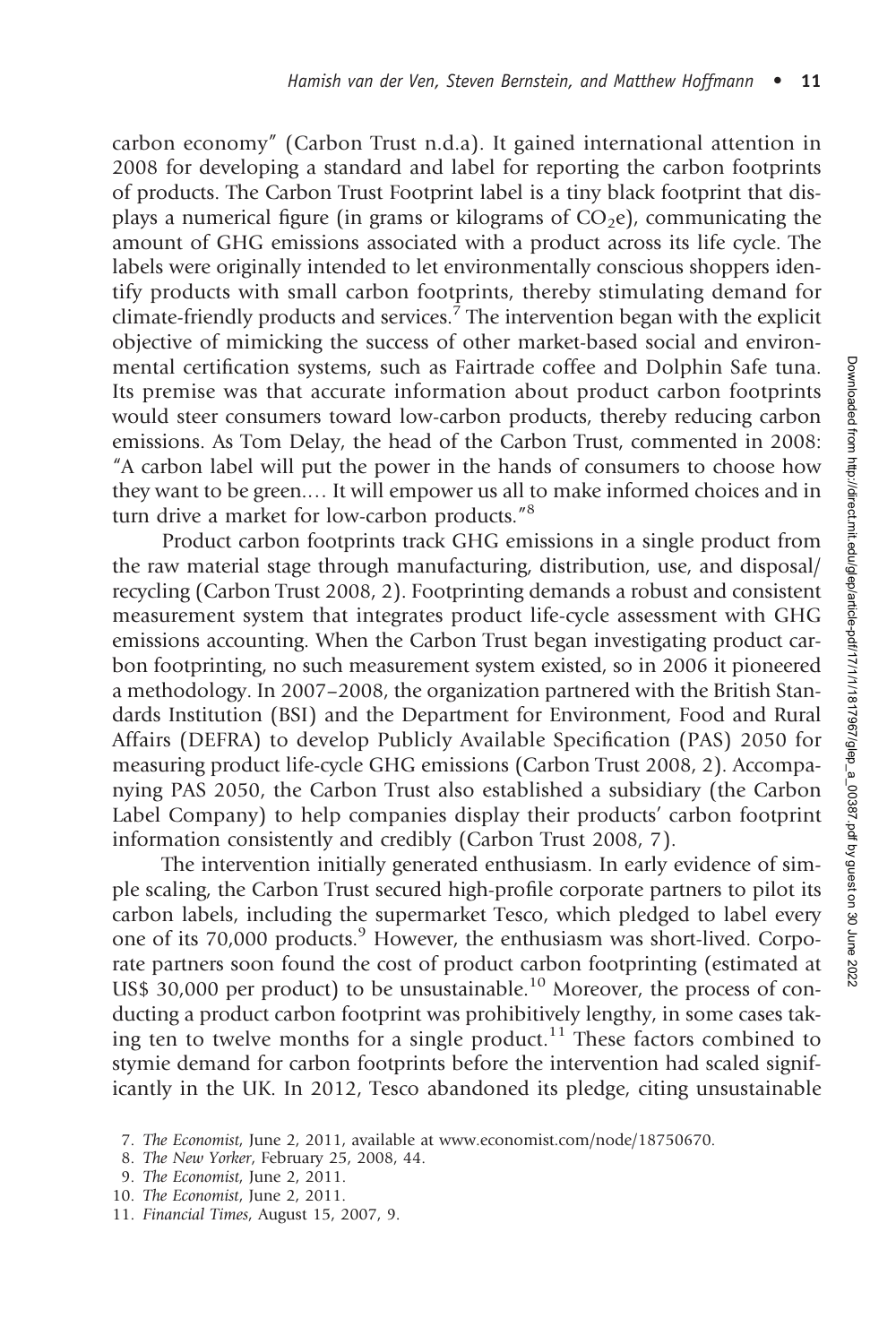costs and insufficient take-up by other retailers.<sup>12</sup> A representative from Tesco noted that the label had "failed to have the desired impact with customers." 13

Applying extant approaches to valuing NSS climate governance, product carbon footprinting bears all the hallmarks of a failed intervention. Recall that in the most straightforward approach, an intervention holds value if it makes progress toward its declared goals (Widerberg and Pattberg 2015). In this case, the Carbon Trust declared a goal of steering consumer behavior toward lowcarbon products and services.<sup>14</sup> However, consumer awareness of product carbon footprints was (and remains) quite low. Whereas 90 percent of UK households bought a Carbon Trust–labeled product between 2007 and 2010 (Kazer 2013), only one in five British consumers recognized the carbon labels, versus four in five for Fairtrade and one in two for organic certifications.<sup>15</sup> Moreover, a 2007 survey reported that 60 percent of respondents believed that corporate environmental claims were generally noncredible.<sup>16</sup> Hence, the Carbon Trust never achieved its goal of shaping consumer behavior in a meaningful way.

When valued in terms of function-output-fit, product carbon footprinting also falls somewhat short. The theory of change employed by product carbon footprinting involved shifting consumer preferences toward low-carbon goods. To do so, the Carbon Trust needed to generate labels in a quantity sufficient to allow consumers to compare different products. It failed to do so. From 1,946 product carbon footprints in 2013/14, the annual number of new footprints fell to just 114 in the 2014/15 financial year (Carbon Trust 2014, 2015b, 20). In total, the Carbon Trust created 28,000 product carbon footprints (Carbon Trust 2015a). While this figure initially sounds impressive, its luster diminishes when one considers that a single retailer (e.g., Tesco) can have an inventory of over 70,000 products. As The Guardian astutely noted, at its 2012 rate of 125 products/year, it would take Tesco centuries to certify its entire inventory.<sup>17</sup> Consequently, the level of output never matched the intended function of product carbon footprinting because the labels were not adopted widely enough to allow consumers to compare different product lines. As one skeptic commented: "how do I know if [a product's] carbon footprint is any worse than that of other products if I can't compare it?<sup>"18</sup>

Valued in terms of achieved GHG reductions, product carbon footprinting again appears to have had limited impact. While no fixed GHG reduction target was set for the intervention, the Carbon Trust as a whole was tasked with removing some 118 million metric tons (Mt) of  $CO<sub>2</sub>e$  from the UK's carbon budget

- 14. The New Yorker, February 25, 2008, 44.
- 15. The Economist, June 2, 2011.
- 16. Financial Times, August 15, 2007, 9.
- 17. The Guardian, January 30, 2012.
- 18. Marketing Week, 22 March 2011, available at https://www.marketingweek.com/2011/03/22/ meet-the-carbon-counters/.

<sup>12.</sup> The Guardian, January 30, 2012, available at www.theguardian.com/environment/2012/jan/30/ tesco-drops-carbon-labelling.

<sup>13.</sup> The Times, February 8, 2012, 22.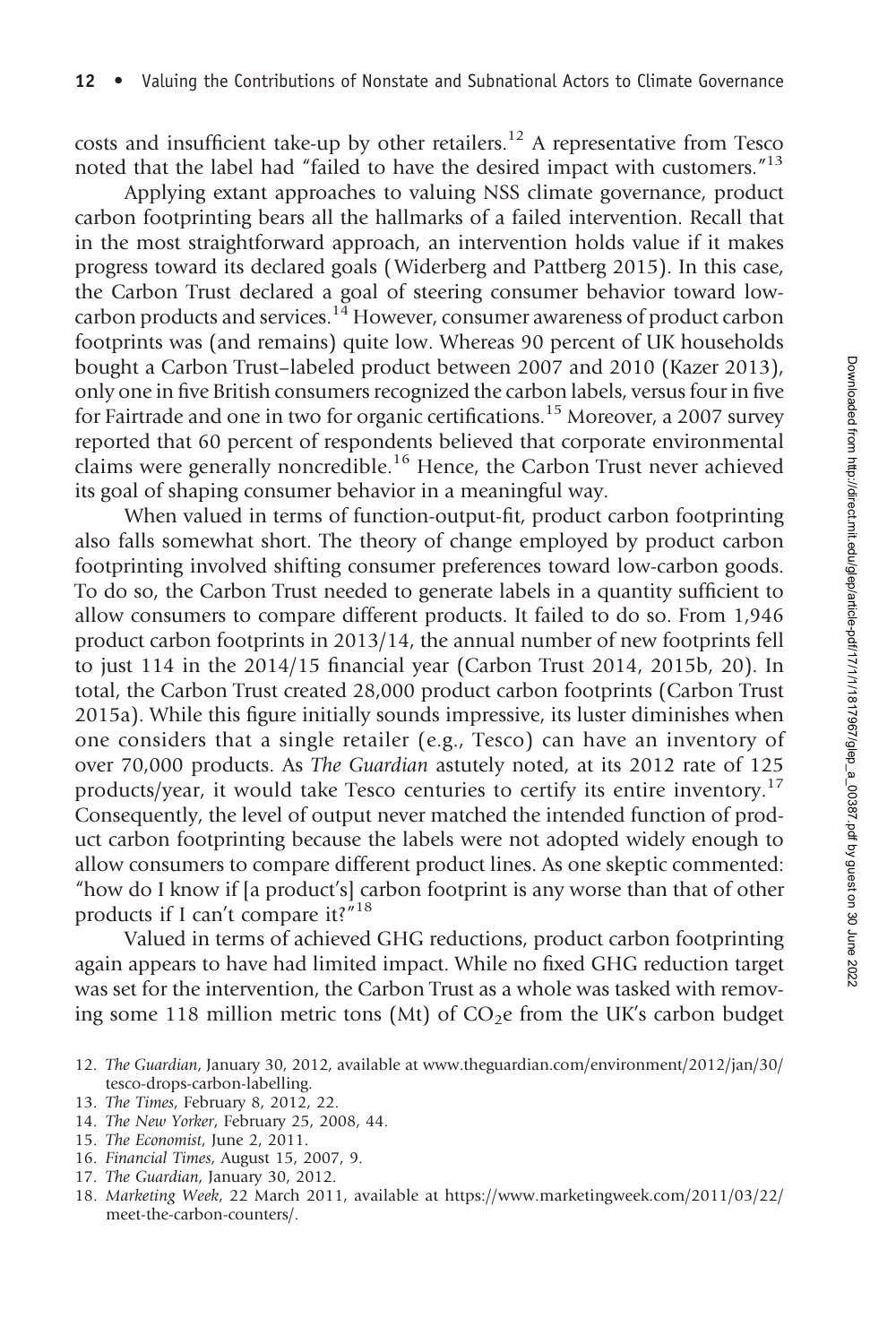between 1990 and 2010 (National Audit Office 2007, 4). To date, the Carbon Trust estimates it has achieved roughly 60 Mt of lifetime carbon savings, but there is little evidence that these reductions came from product footprinting (Carbon Trust 2015b, 8). The majority of GHG reductions resulted from setting up new programs for foreign governments and advising public-sector bodies in the UK (Carbon Trust 2013, 2014). The Carbon Trust has reported no evidence of GHG reductions associated with product carbon footprinting; it only provides a figure for the number of footprints conducted in a year. Perhaps ominously, any quantifiable evidence of the impact of product carbon footprinting is absent from the 2014/15 Annual Report (Carbon Trust 2015b). In sum, relying on extant valuation approaches, product carbon footprinting appears to show a marginal contribution to decarbonization. It would therefore likely be deemed unworthy of ongoing support, as indeed it was in 2012.

A very different picture emerges, however, when scaling and entrenchment are added to the valuation approach. Approaching the Carbon Trust with an expanded understanding of value reveals that the intervention has scaled and entrenched in important ways. This leads us to conclude that product carbon footprinting has made catalytic contributions to decarbonization, albeit in indirect ways.

For a start, product carbon footprinting has demonstrated robust evidence of modular and cross-over scaling. While carbon labeling never gained a foothold in the UK, jurisdictions around the world have copied the Carbon Trust's pioneering footprinting methodology. In the three years following its release in 2008, users in 80 countries downloaded PAS 2050 35,000 times (BSI 2011). In France in 2009, public authorities began developing BP X 30-323, a productlevel environmental footprinting standard that encompasses carbon emissions. While the 2007 Grenelle act first laid the legal basis for mandatory product environmental labeling, French Ministry of Sustainable Development officials explicitly note that they used the Carbon Trust's PAS 2050 as a starting point for developing their own standard (Vergez 2011, 11).

At roughly the same time, interventions with carbon footprinting began in Japan and Korea. In both cases, the methodology used to calculate product carbon footprints either directly copies or was inspired by the one pioneered by the Carbon Trust (Shi 2010). The Japanese Ministry of Economy, Trade and Industry began developing its own carbon footprint system in 2008 (Ikezuki 2009, 3), and the Korea Environmental Industry and Technology Institute (KEITI) introduced its carbon label in 2009. In September of 2008, DEFRA and the Ministry of the Environment in Japan signed a statement of cooperation regarding the exchange of information on calculating carbon footprints, and promised to cooperate on footprinting methodologies (Sharp and Terada 2008). KEITI and the Carbon Trust signed a similar memorandum of understanding in 2009 (KEITI 2009). The Japanese project subsequently expanded to cover roughly 495 products from over 100 companies, and the Korean project now covers over 360 unique products and services ( JEMAI 2012; PEF World Forum 2011). These country-level interventions continued to diffuse outward, leading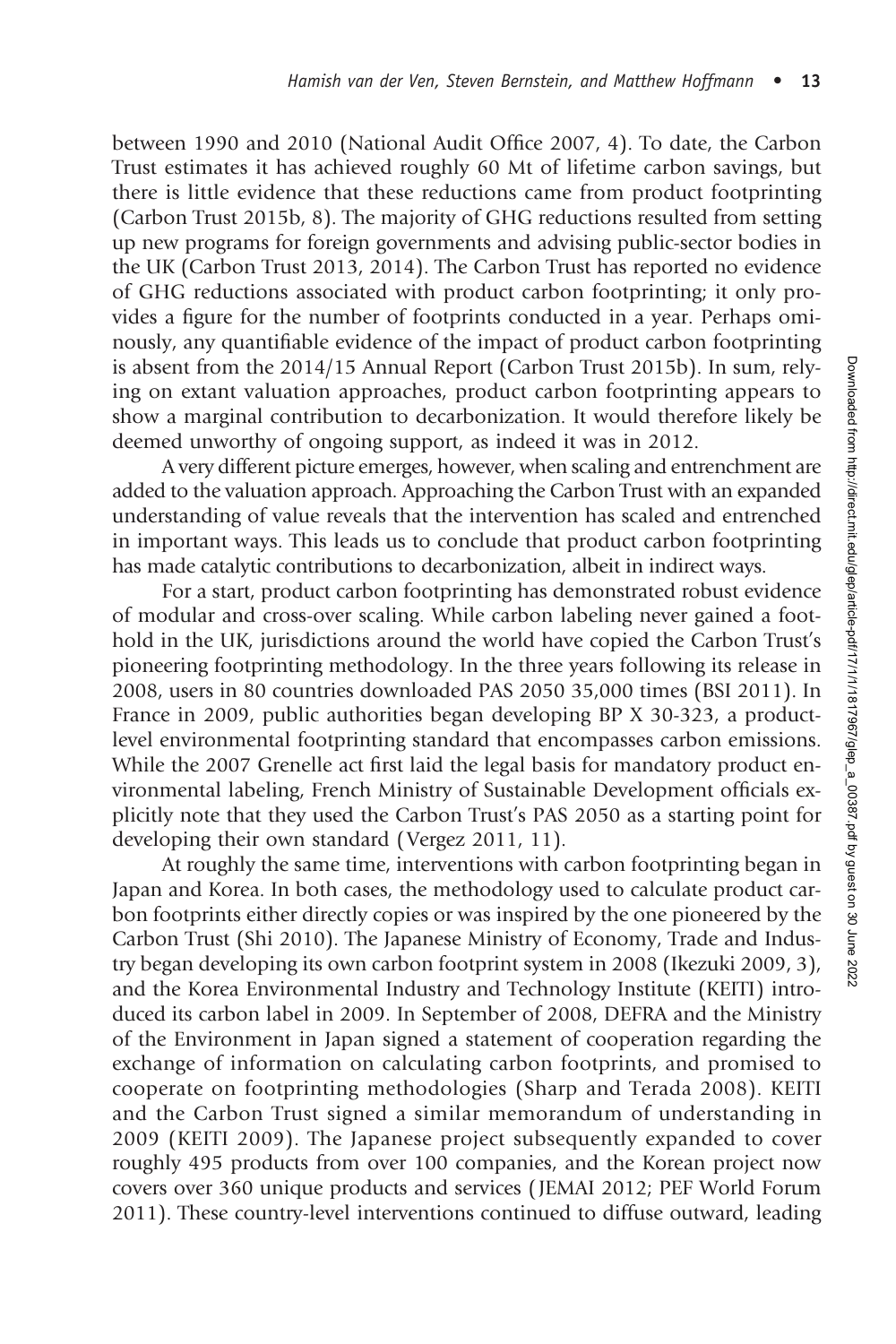to imitators in Thailand (2009) and Quebec (2012). In addition to national carbon-footprinting interventions, PAS 2050 also became the basis for a number of transnational carbon-footprinting standards, namely, the World Business Council for Sustainable Development and World Resources Institute's Product Life Cycle standard, and ISO 14067, a newly developed international standard for the quantification and communication of the carbon footprint of products. The ISO standard drew heavily on PAS 2050, and the Carbon Trust and BSI served as key stakeholders in its development (Carbon Trust 2008, 5).

While we cannot prove that the subsequent carbon-footprinting standards would not have arisen independently, the timeline and evidence suggest that the Carbon Trust pioneered the idea, and provided a model for labeling and a footprinting methodology that was either expanded upon or directly emulated by formal agreement in other jurisdictions. The Carbon Trust intervention was therefore integral to the development and timely deployment of similar schemes in other areas. Thus, if approaches to valuing product carbon footprinting include modular and cross-over scaling, it is possible to see the broader political impact of the intervention in terms of normalizing the idea that carbon emissions are relevant to consumers and providing the capacity for other governments to act by pioneering the product-level methodology. While these new carbon-footprinting initiatives may similarly fail to take hold or produce transformative decarbonization, it is clear that the Carbon Trust had an impact beyond its intended goals or targeted GHG reductions. This value is captured in our expanded valuation metric and allows for a broader discussion about the overarching contribution of product footprint labeling.

Similarly, when a focus on entrenchment is applied to the Carbon Trust intervention, we find evidence of durable impacts over time. Indirect entrenchment arose from the identification of hidden GHG emissions in corporate supply chains. While the original focus of the intervention was on shifting consumer behavior, the most durable impacts of product carbon footprinting may have occurred through changes in business behavior (Carbon Trust 2008, 4). In one typical example, carbon labeling led a potato chip manufacturer to a hitherto unexplored opportunity to save energy.<sup>19</sup> Previously, the company had purchased potatoes by gross weight, leading farmers to store their potatoes in humidified sheds to increase their water content. As a result of the increased water content, the potato chip company had to fry its chips longer to get rid of the extra moisture, leading to higher energy usage and carbon emissions. The discovery that energy use during frying was a significant portion of the product's carbon footprint led the chip manufacturer to switch to buying potatoes by dry weight. This move reduced frying time by 10 percent, thereby saving the company energy, reducing carbon emissions, and saving farmers the cost of humidification. This experience is not unique to potato chips. Innocent Drinks, another participant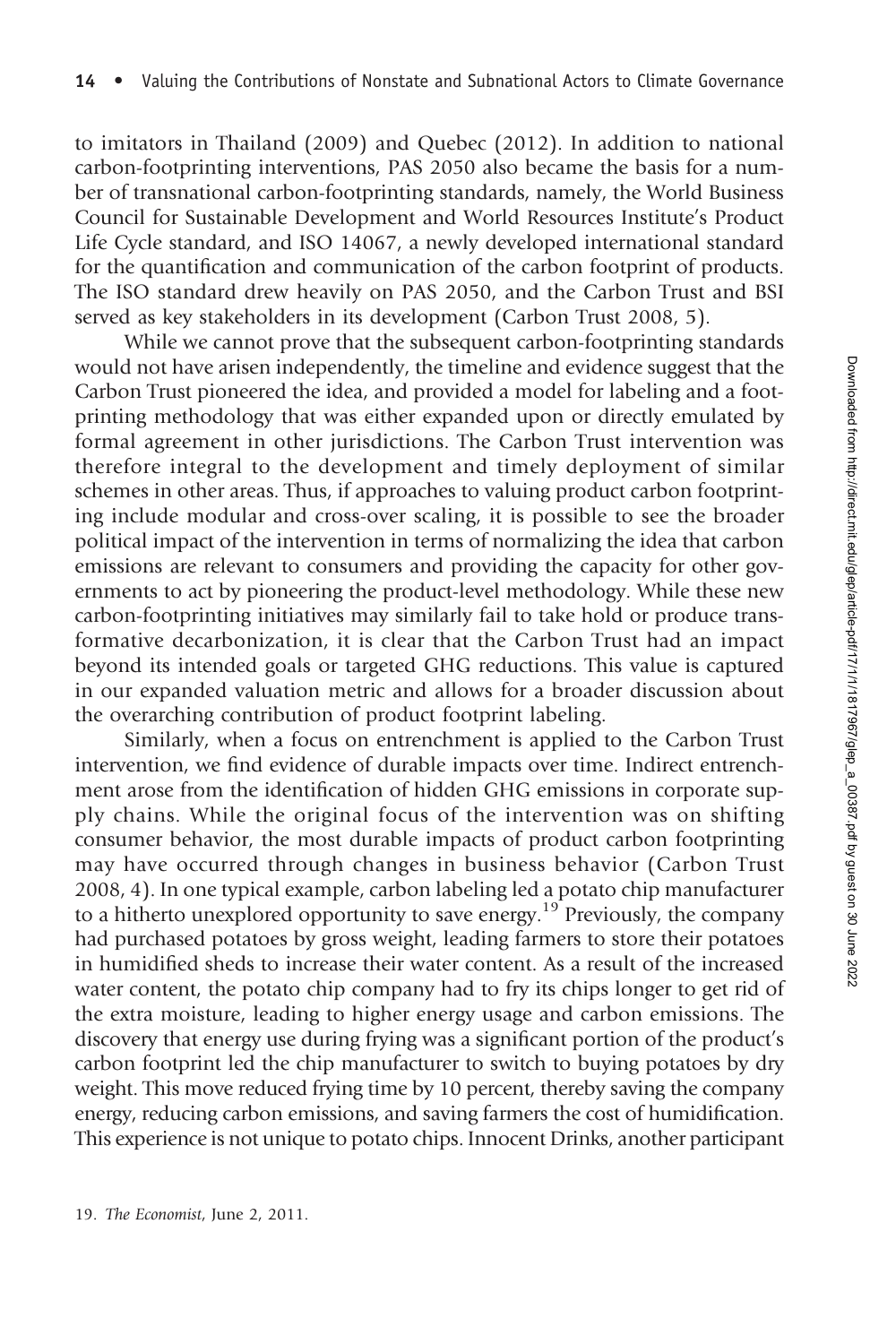in the pilot project, observed that product carbon footprinting had allowed it "to identify lots of win-wins in improving our efficiency.<sup>"20</sup> These efficiency gains are the products of indirect and self-reinforcing entrenchment, since the participating companies were indirectly steered to durable lower-carbon production through product footprinting.

Product carbon footprinting has also led to durable changes in how firms engage with their supply chains. According to a 2013 report, the French carbonfootprinting pilot led 78 percent of participating companies to better understand their supply chain performance and enabled 50 percent of them to make effective improvements (Ernst and Young 2013, 4). Moreover, durable decarbonization behaviors are not only localized in the companies participating directly in carbon-footprinting pilots, but have rippled outward to include suppliers, thereby suggesting positive feedback entrenchment. Tesco's carbon-labeling intervention led its suppliers to implement their own carbon reduction programs (Carbon Trust n.d.b). Another UK-based manufacturer has begun to hold "supplier summits" to foster a sense of cooperation and drive innovation amongst suppliers (Carbon Trust 2008, 4). These impacts are tangential to the original strategy of the intervention, which was to modify consumer behavior. Nonetheless, they represent a durable legacy of product carbon footprinting, and one that should be factored into any evaluation of its contributions.

Finally, carbon footprinting created non-quantifiable value by shifting thinking about how to mitigate corporate GHG emissions. The life-cycle approach adopted by product carbon-footprinting shifted attention away from production and toward different phases of a product's life cycle. For example, Levi's jeans found that 57 percent of the carbon footprint of its 501 jeans occurred during the usage phase, through machine washing in warm water and machine drying.<sup>21</sup> This led Levi's to redouble its efforts to shape consumer carbon behavior. In 2014, the CEO of Levi's launched a vocal campaign to get consumers to stop washing their jeans so much.<sup>22</sup> Hence, an indirect legacy of carbon footprinting is bringing emissions caused by usage into the analysis.

In sum, product carbon footprinting usefully illustrates the comparative advantage of our approach to valuing NSS climate governance. While the intervention failed to generate outputs or yield concrete emissions reductions in its target audience, it contributed to the broader goal of decarbonization in a number of significant but indirect ways. Modular scaling expanded the geographic reach of the intervention and helped normalize carbon-conscious consumption. Indirect entrenchment magnified the impact of the intervention over time and created durable changes in business behavior. The contribution of product carbon footprinting is therefore better captured by adopting a more encompassing approach to assessing value.

- 20. Financial Times, August 15, 2007, 9.
- 21. The Economist, June 2, 2011.
- 22. Washington Post, May 22, 2014, available at https://www.washingtonpost.com/news/morning-mix/ wp/2014/05/22/jeans-youre-doing-it-wrong-says-levis-chief-executive/.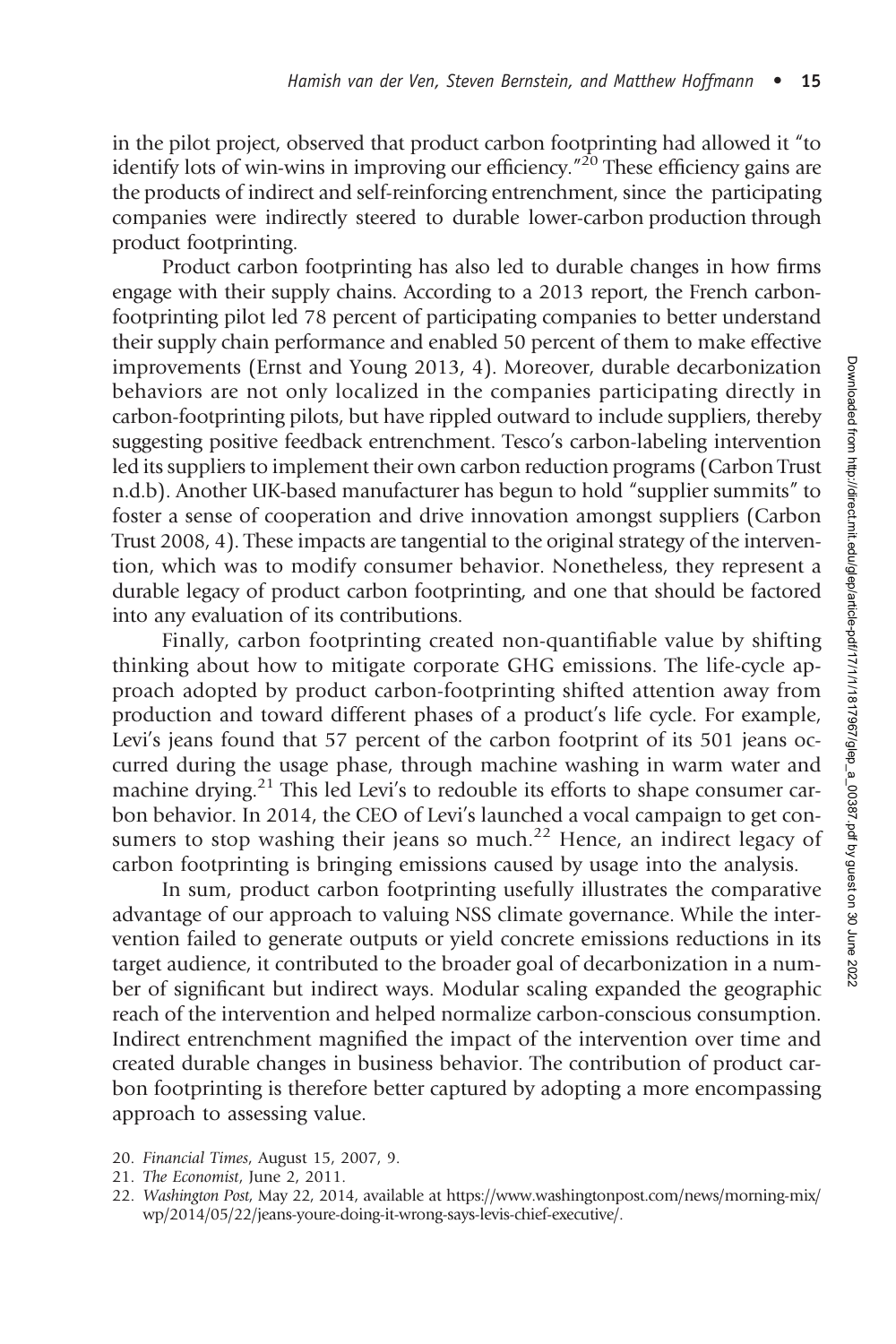#### Conclusions

Efforts to aggregate and value the combined impacts of nonstate and subnational (NSS) climate governance are vital to encouraging the groundswell of decarbonization interventions. Toward this end, the emergence of orchestration platforms that perform these functions while also steering NSS governance toward overarching goals is an encouraging development. However, when valuing the contribution of NSS climate governance, these platforms should not adopt too narrow a conceptualization of "value." Our case study illustrates the serious pitfalls of such an approach. The apparent failure of product carbon footprinting, driven by lack of uptake, high costs, and low consumer recognition, was counteracted by other impacts on ancillary practices, like improvements to supply chains and modular scaling. Hence, a single intervention can have influence through a myriad of different pathways, many of which are unintended and indirect.

How interventions are valued matters not only for monitoring the broader contribution of NSS climate governance, but also for deciding how scarce resources are allocated. The recent advent of environmental impact bonds, in which funding for an intervention is contingent on the production of verifiable results, means that reaching a comprehensive measure of value has never been more important (Balboa 2016). To illustrate this point, funding for the Carbon Trust was brutally slashed in 2012. While a range of factors precipitated the cuts, the UK government's desire to deliver "maximum value for money" is explicitly noted as a rationale for shifting funds away from the Carbon Trust (DECC 2011, 9).

The drive to value climate interventions, by orchestration platforms as well as by other actors, is a justifiable response to a shift in what counts as climate change governance—in particular, the emergence of NSS governance alongside multilateral efforts. Our central argument has been, however, that this shift requires something more than applying the extant valuation approaches and accountability mechanisms used in multilateral settings. Such approaches essentially ask actors to define emissions reduction commitments and account for whether they achieve them. This method is unlikely to capture the full effects of NSS climate governance (both positive and negative), particularly the ways in which it catalyzes politics and practices that could disrupt (or further solidify) carbon lock-in and create low-carbon pathways.

Thus, while we agree with the broader goal of making NSS climate governance more accountable, we urge orchestrators to adopt an expansive approach to measuring value that encompasses relevant forms of scaling and entrenchment. In practice, this will necessitate reporting outcomes qualitatively in addition to quantitatively, and monitoring and evaluating ripple effects and positive and negative feedback over time. Further research will be needed on the design of such an approach—particularly, how best to account for interactions between NSS interventions and the multilateral system, and how to delimit the extent of indirect effects. As a start, we suggest that orchestration platforms should request routine progress reports from NSS interventions that specifically include evidence of scaling and entrenchment alongside outputs and outcomes. Only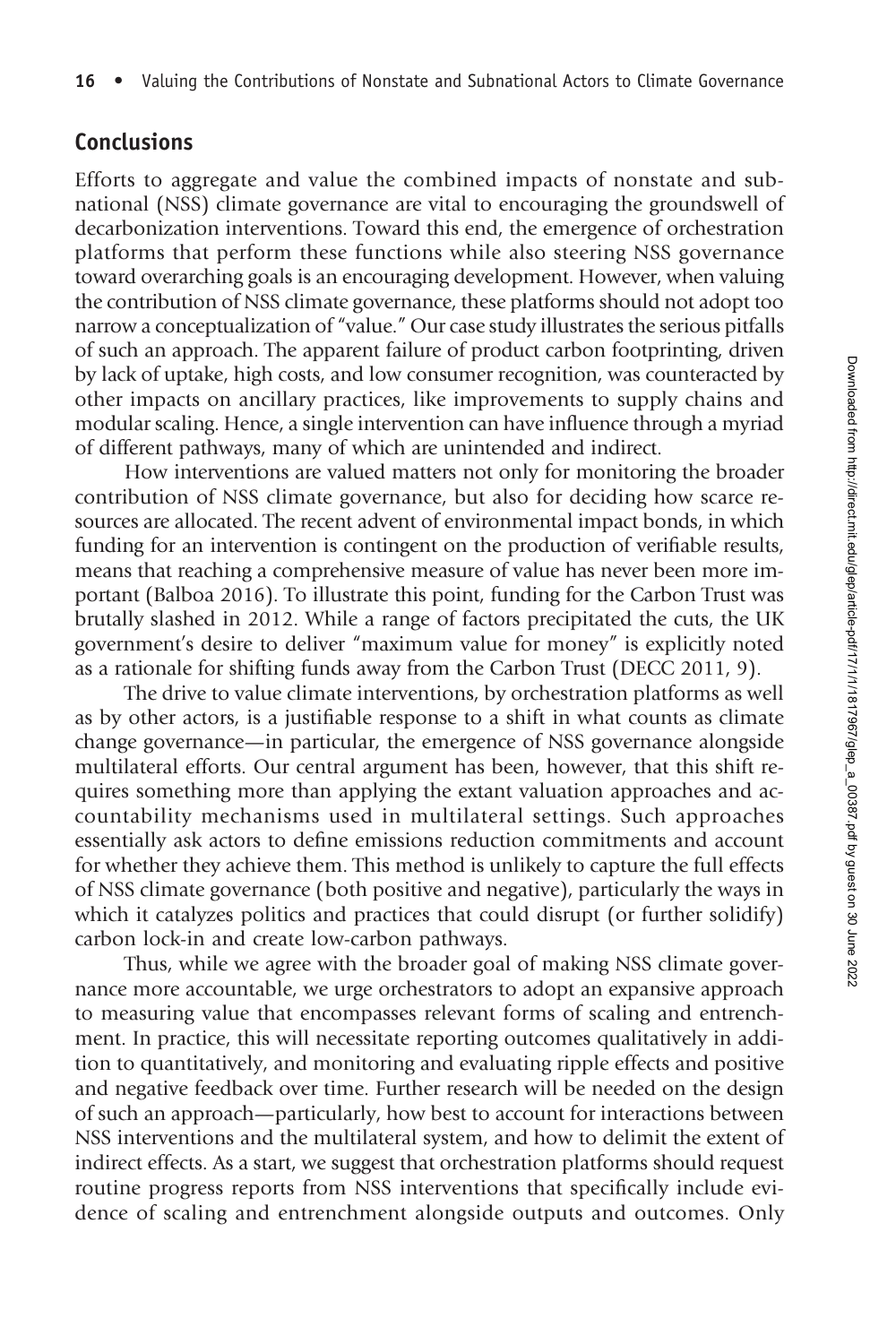through understanding how interventions become more durable and far-reaching can we obtain a true account of the cumulative impact, and therefore the value, of NSS climate governance, and thus allocate resources to the most impactful interventions.

# References

- Abbott, Kenneth W., Philipp Genschel, Duncan Snidal, and Bernhard Zangl. 2015. International Organizations as Orchestrators. Cambridge: Cambridge University Press.
- Abbott, Kenneth W., and Duncan Snidal. 2010. International Regulation without International Government: Improving IO Performance through Orchestration. Review of International Organizations 5 (3): 315–344.
- Aklin, Michaël, and Johannes Urpelainen. 2013. Political Competition, Path Dependence, and the Strategy of Sustainable Energy Transitions. American Journal of Political Science 57 (3): 643–658.
- Bäckstrand, Karin, and Mikael Kylsäter. 2014. Old Wine in New Bottles? The Legitimation and Delegitimation of UN Public-Private Partnerships for Sustainable Development from the Johannesburg Summit to the Rio+20 Summit. Globalizations 11 (3): 331–347.
- Balboa, Cristina M. 2016. Accountability of Environmental Impact Bonds: The Future of Global Environmental Governance? Global Environmental Politics 16 (2): 33–41. doi:10.1162/GLEP\_a\_00352.
- Bernstein, Steven, and Matthew Hoffmann. 2016. The Politics of Decarbonization. Working Paper 2016-1, Environmental Governance Lab at the Munk School of Global Affairs, University of Toronto.
- Bernstein, Steven, Richard Lebow, Janice Gross Stein, and Steven Weber. 2000. God Gave Physics the Easy Problems: Adapting Social Science to an Unpredictable World. European Journal of International Relations 6 (1): 43–76.
- Betsill, Michele, and Harriet Bulkeley. 2006. Cities and the Multilevel Governance of Global Climate Change. Global Governance 12 (2): 141–159.
- Betsill, Michele, Navroz K. Dubash, Matthew Paterson, Harro van Asselt, Antto Vihma, and Harald Winkler. 2015. Building Productive Links between the UNFCCC and the Broader Global Climate Governance Landscape. Global Environmental Politics 15 (2): 1–10. doi:10.1162/GLEP\_a\_00294.
- Betsill, Michele, and Dimitris Stevis. 2016. The Politics and Dynamics of Energy transitions: Lessons from Colorado's "New Energy Economy." Environment and Planning C 34 (2): 381–396.
- BSI. 2011. Newly revised PAS 2050 poised to boost international efforts to carbon footprint products. Available at http://tinyurl.com/zxdgwx4, accessed July 6, 2016.
- Carbon Trust. 2008. Product Carbon Footprinting: The New Business Opportunity. Available at www.carbontrust.com/media/84928/ctc744-product-carbon-footprintingthe-new-business-opportunity.pdf, accessed May 27, 2014.
- Carbon Trust. 2013. The Carbon Trust Annual Report 2012/2013. Available at https:// www.carbontrust.com/media/390835/carbon-trust-annual-report-2012-2013.pdf, accessed January 20, 2016.
- Carbon Trust. 2014. The Carbon Trust Annual Report 2013/2014. Available at www. carbontrust.com/media/563987/carbon-trust-annual-report-2013-14.pdf, accessed May 18, 2015.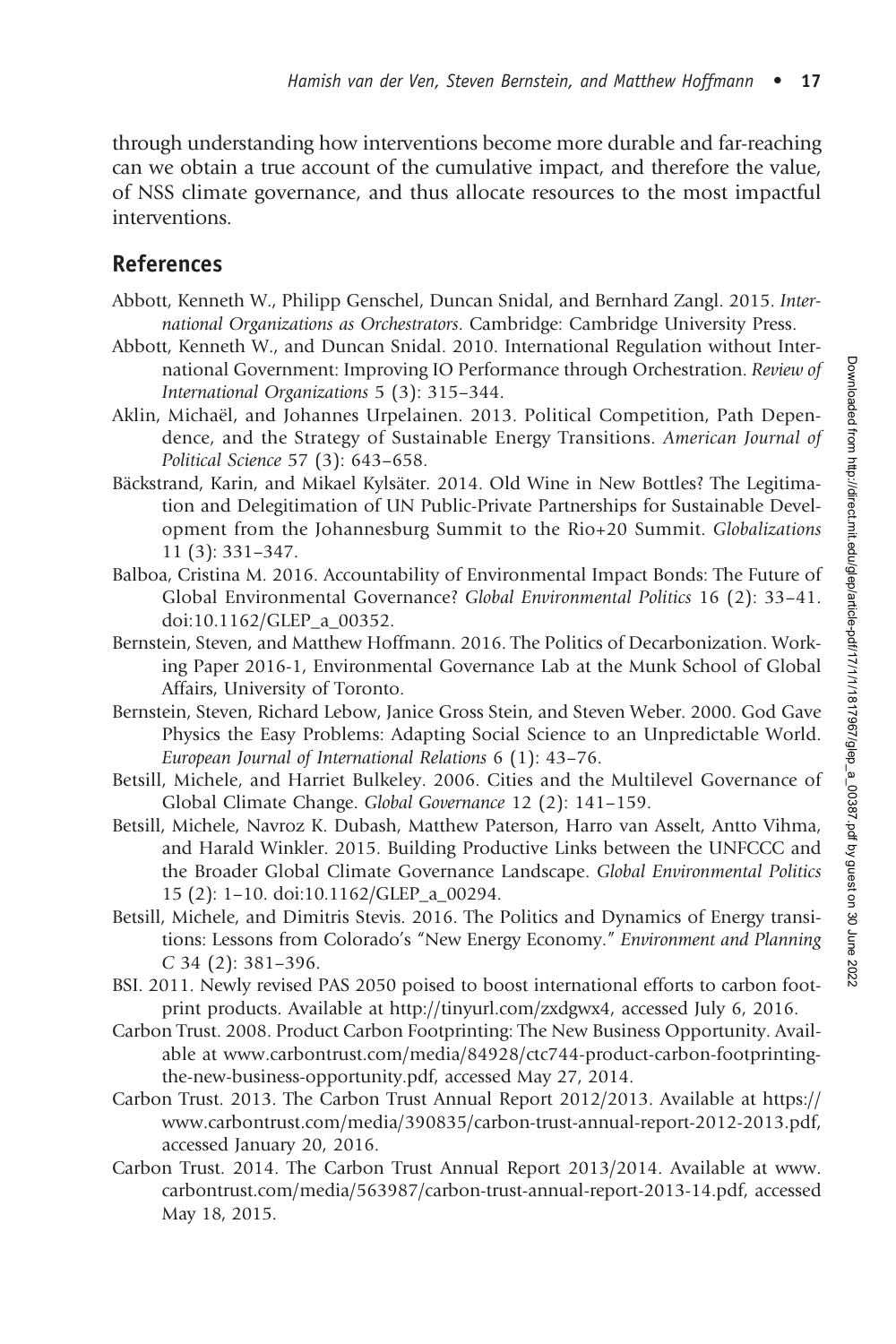- Carbon Trust. 2015a. The Carbon Trust Annual Report 2014/2015. Available at www. carbontrust.com/media/672009/annual-report-2014-2015.pdf, accessed January 14, 2016.
- Carbon Trust. 2015b. Footprint Measurement. Available at https://www.carbontrust. com/client-services/footprinting/footprint-measurement/, accessed January 15, 2016.
- Carbon Trust. n.d.a. About Us. Available at www.carbontrust.com/about-us, accessed May 5, 2014.
- Carbon Trust. n.d.b. Tesco Case Study. Available at www.carbontrust.com/our-clients/t/ tesco, accessed January 24, 2014.
- Chan, Sander, Robert Falkner, Harro Van Asselt, and Matthew Goldberg. 2015a. Strengthening Non-State Climate Action: A Progress Assessment of Commitments Launched at the 2014 UN Climate Summit. Working paper, Grantham Research Institute on Climate Change and the Environment and London School of Economics and Political Science, London, UK.
- Chan, Sander, and Pieter Pauw. 2014. A Global Framework for Climate Action (GFCA): Orchestrating Non-State and Subnational Initiatives for More Effective Global Climate Governance. Discussion paper, German Development Institute, Bonn.
- Chan, Sander, Harro van Asselt, Thomas Hale, Kenneth W. Abbott, Marianne Beisheim, Matthew Hoffmann, Brendan Guy, Niklas Höhne, Angel Hsu, Philipp Pattberg, Pieter Pauw, Céline Ramstein, and Oscar Widerberg. 2015b. Reinvigorating International Climate Policy: A Comprehensive Framework for Effective Nonstate Action. Global Policy 6 (4): 466–473. doi:10.1111/1758-5899.12294.
- Climate Initiatives Platform. 2015. Welcome. Available at http://climateinitiativesplatform. org/index.php/Welcome, accessed November 25, 2015.
- DECC. 2011. Review of DECC's Delivery Landscape. Available at https://www.gov.uk/ government/uploads/system/uploads/attachment\_data/file/48075/1656-deliveryreview.pdf, accessed July 5, 2016.
- DiMaggio, Paul J., and Walter W. Powell. 1983. The Iron Cage Revisited: Institutional Isomorphism and Collective Rationality in Organizational Fields. American Sociological Review 48 (2): 147–160.
- Easton, David. 1965. A Systems Analysis of Political Life. New York: Wiley.
- Ernst and Young. 2013. Report on Company Feedback from the French National Environmental Labelling Pilot. Available at www.developpement-durable.gouv.fr/ IMG/pdf/synthserapportEYV2\_EN\_3.pdf, accessed February 7, 2014.
- GGCA. 2015. Welcome. Available at www.climategroundswell.org/, accessed November 25, 2015.
- Gordon, David J. 2013. Between Local Innovation and Global Impact: Cities, Networks, and the Governance of Climate Change. Canadian Foreign Policy Journal 19 (3): 288–307.
- Gordon, David J. 2016. The Politics of Accountability in Networked Urban Climate Governance. Global Environmental Politics 16 (2): 82–100. doi:10.1162/GLEP\_a\_00357.
- Hoffmann, Matthew. 2011. Climate Governance at the Crossroads: Experimenting with a Global Response After Kyoto. New York: Oxford University Press.
- Hsu, Angel, Andrew S. Moffat, Amy J. Weinfurter, and Jason D. Schwartz. 2015. Towards a New Climate Diplomacy. Nature Climate Change 5: 501–503.
- IETA. 2016. The World's Carbon Markets. Available at www.ieta.org/The-Worlds-Carbon-Markets, accessed May 7, 2016.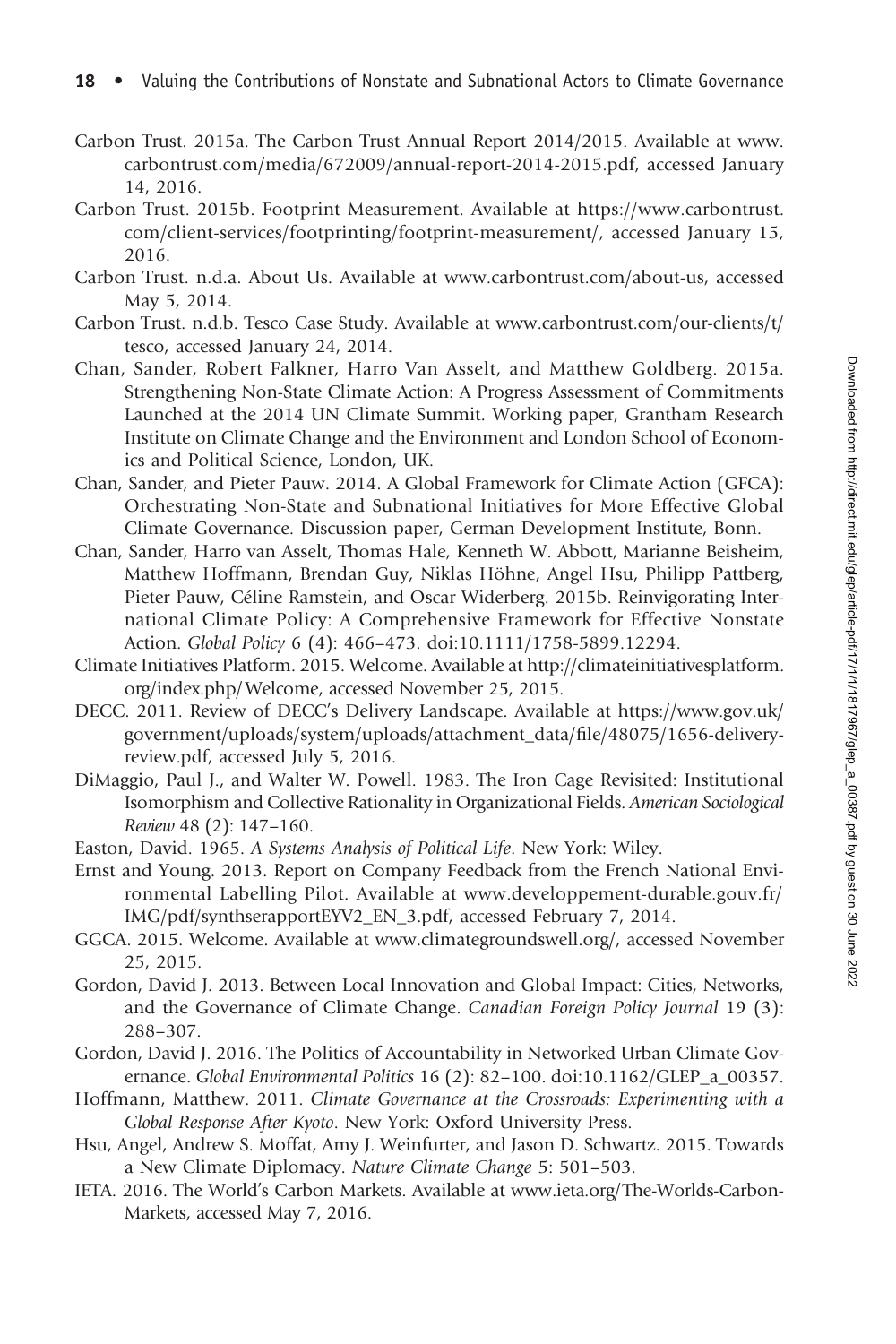- Ikezuki, Takako. 2009. Japan's Carbon Footprint System. Unpublished paper presented at the OECD Global Forum on Trade and Climate Change, Paris, June 9–10, 2009.
- JEMAI. 2012. Outcome and Evaluation of CFP Pilot Project by Japanese Government. Available at www.cfp-japan.jp/common/data\_news\_eng/000023/1344565703. pdf, accessed May 21, 2014.
- Jordan, Andrew, and Elah Matt. 2014. Designing Policies That Intentionally Stick: Policy Feedback in a Changing Climate. Policy Sciences 47 (3): 227–47.
- Jordan, Andrew J., Dave Huitema, Mikael Hildén, Harro van Asselt, Tim J. Rayner, Jonas J. Schoenefeld, Jale Tosun, Johanna Forster, and Elin L. Boasson. 2015. Emergence of Polycentric Climate Governance and Its Future Prospects. Nature Climate Change 5 (11): 977–982.
- Kazer, John. 2013. The Evolution of Product Carbon Footprinting. Available at https://www. carbontrust.com/news/2013/05/the-evolution-of-product-carbon-footprinting/, accessed January 15, 2016.
- KEITI. 2009. Carbon Footprint Labeling Activities in Korea. Available at www.ftis.org.tw/ active/download/1\_6.pdf, accessed March 21, 2014.
- Koehn, Peter H. 2008. Underneath Kyoto: Emerging Subnational Government Initiatives and Incipient Issue-Bundling Opportunities in China and the United States. Global Environmental Politics 8 (1): 53–77. doi:10.1162/glep.2008.8.1.53.
- Kramarz, Teresa, and Susan Park. 2016. Accountability in Global Environmental Governance. Global Environmental Politics 16 (2): 1-21. doi:10.1162/GLEP a 00349.
- Levin, Kelly, Benjamin Cashore, Steven Bernstein, and Graeme Auld. 2012. Overcoming the Tragedy of Super Wicked Problems: Constraining Our Future Selves to Ameliorate Global Climate Change. Policy Sciences 45 (2): 123–152.
- Mason, Michael. 2008. The Governance of Transnational Environmental Harm: Addressing New Modes of Accountability/Responsibility. Global Environmental Politics 8 (3): 8–24.
- Mosteller, Don, and Angel Hsu. 2015. Getting to Two Degrees: Measuring What Cities, Companies, and Others Have Promised. Available at http://epi.yale.edu/the-metric/gettingtwo-degrees-measuring-what-cities-companies-and-others-have-promised, accessed November 25, 2015.
- National Audit Office. 2007. The Carbon Trust: Accelerating the Move to a Low Carbon Economy. Available at https://www.nao.org.uk/wp-content/uploads/2007/11/ 07087.pdf, accessed January 14, 2016.
- PEF World Forum. 2011. South Korean Carbon Footprint Label. Available at www.pefworld-forum.org/south-korean-carbon-footprint-label/, accessed May 13, 2014.
- Sharp, Anne, and Tatsushi Terada. 2008. Statement of Cooperation by the Department for Environment, Food and Rural Affairs, UK and the Ministry of the Environment, Japan Regarding Exchange of Information on Calculating Carbon Footprints and Carbon Offsetting. Available at www.env.go.jp/en/earth/ets/defra081009.pdf, accessed February 27, 2014.
- Shi, Xunpeng. 2010. Carbon Footprint Labeling Activities in the East Asia Summit Region: Spillover Effects to Less Developed Countries. Unpublished paper presented at the International Workshop on Carbon Footprint of Products in East Asia, Tokyo, Japan, February 13, 2010.
- UNEP. 2015a. 2015 Emissions Gap Report—Executive Summary. Available at http:// uneplive.unep.org/media/docs/theme/13/EGR\_2015\_ES\_English\_Embargoed.pdf, accessed January 12, 2016.